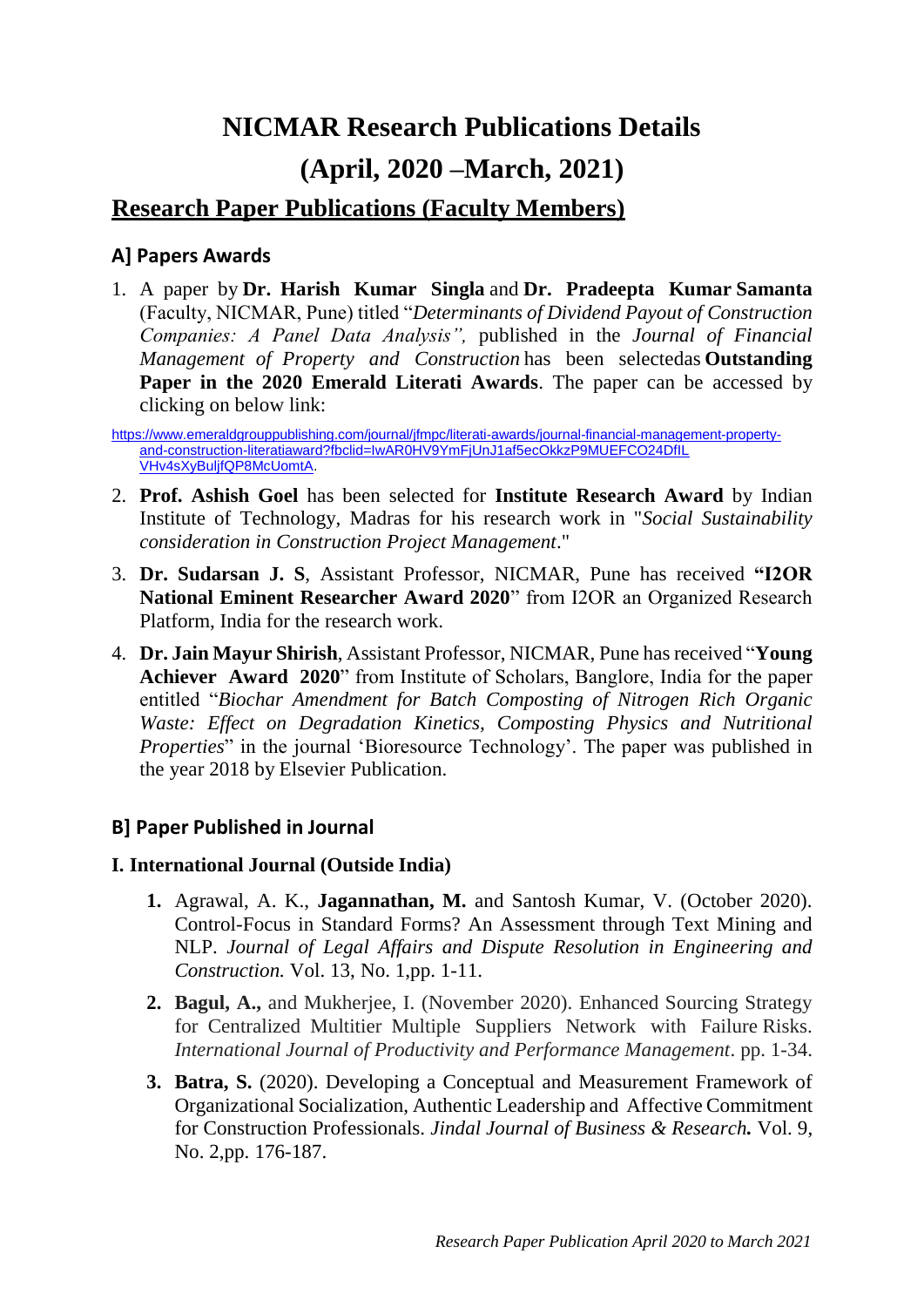- **4. Batra, S.** and Hyde, A. N. (2020). Leadership, Commitment, and Socialization in the Construction Sector- A Concise Exploration. *International Management Review*. Vol. 16, No. 1, pp. 65-77.
- **5. Bhoyar, S.** and **Pawar, A.** (2021). Assessment of Labour Productivity at Construction Site. *Journal of Xidian University,* Vol. 15, No. 3, pp. 198-206.
- **6. Biswas, A., Goel, A.,** and Potnis, S. (2020). Performance Comparison of Waste Plastic Modified Versus Conventional Bituminous Roads in Pune City: ACase Study. *Case Studies in Construction Materials - Elsevier.* Vol. 13, pp. 1- 9.
- **7. Deepak M. D** and Gangadhar, M. (August 2020). Influence of Knowledgebased Safety Culture in the Construction Industry: A Stakeholder's Perspective. *International Journal of Workplace Health Management.* Vol. 14,No. 01, pp. 111-128.
- **8. Edison, J. C.,** and **Singla, H.** (2020). Do Public and Private Project Infrastructure Expenditure in States Contribute to the Economic Growth of Nation? Evidences from India. *The Indian Economic Journal*. pp. 1-21.
- **9. Edison, J. C.,** and **Singla, H.** (2020).Comparative Analysis of Profitability of Real Estate, Industrial Construction and Infrastructure Firms: Evidence from India. *Journal of Financial Management of Property and Construction.* Vol. 25, No. 2, pp. 273-291.
- **10.Edison, J. C.,** and **Singla, H.** (2021). The Mediating Effect of Productivity on Profitability in Indian Construction Firms. *Journal of Advances inManagement Research*. Vol. 18, No. 1, pp. 152-169.
- **11. Goel, A.,** Ganesh, L. S. and Kaur, A. (2020).Benefits Formulation in Construction Projects: An Exploratory Study through a Social Sustainability Perspective. *IIM Kozhikode Society & Management Review.* Vol. 9, No. 2, pp. 162-176.
- **12. Goel, A.,** Ganesh, L. S. and Kaur, A. (2020). Project Management for Social Good a Conceptual Framework and Research Agenda for Socially Sustainable Construction Project Management. *International Journal of Managing Projects in Business.* Vol. 13, No. 4, pp. 695-726.
- **13. Goel, A.,** Ganesh, L. S. and Kaur, A. (2020). Social Sustainability Considerations in Construction Project Feasibility Study: A Stakeholder Salience Perspective. *Engineering, Construction and Architectural Management*. Vol. 27, No. 7, pp. 1429-1459.
- **14. Jagtap, M.** and Kamble, S.(2020). An Empirical Assessment of Relational Contracting Model for Supply Chain of Construction Projects. *International Journal of Managing Projects in Business.* Vol. 13, No. 7, pp. 1537-1560.
- **15. Jagtap, M.** (2020). Predicting Penetration of the Project Buffer Time of Critical Chain Project Management (CCPM) Using a Linear Programming Approach. *IIM Kozhikode Society & Management Review.* Vol. 9, No. 2, pp. 143-151.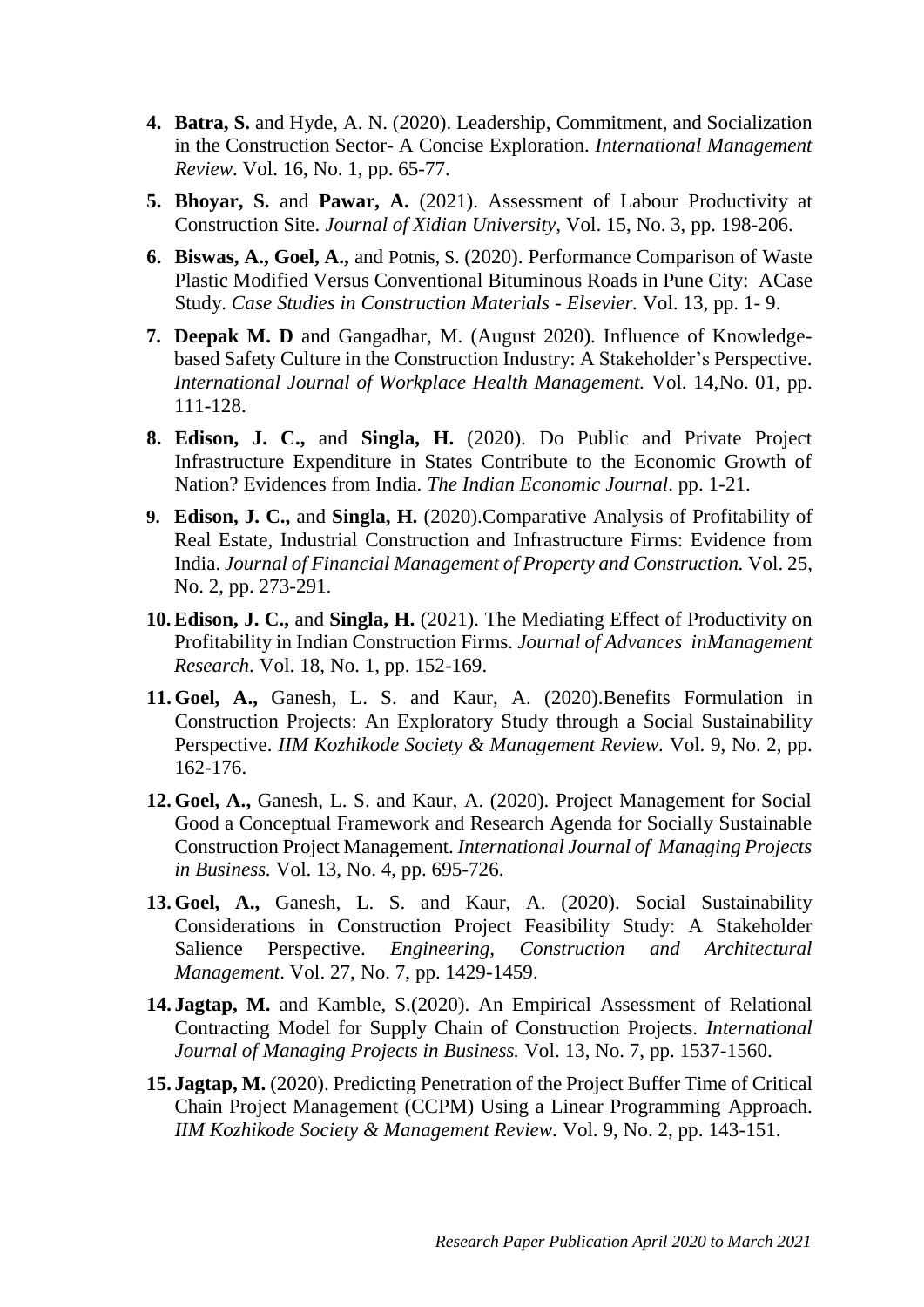- **16. Jagtap, M.** and Kamble, S. (2020). The Effect of the Client-contractor Relationship on Project Performance. *International Journal of Productivity and Performance Management.* Vol. 69, No. 3, pp. 541-588.
- **17.** Karthick, S., Malathi, D.,**Sudarsan, J. S.,** and Nithiyanantham, S.(July 2020). Performance, Evaluation and Prediction of Weather and Cyclone Categorization using Various Algorithm. *Modeling Earth Systems and Environment*. pp. 1-9.
- **18.** Kavitha, B., Parthiban, P., Goel, M., Ravikumar, K., Das, A., **Sudarsan, J. S.** and Nithiyanantham, S. (2020). Assessment and Recurrence of Kidney Stones Though Optimized Machine Learning Tree Classifiers Using Dietary Water Quality Parameters and Patient History. *Advanced Science Engineering and Medicine.* Vol. 12, No. XX, pp. 1-5.
- **19.Mamillapalli, R. S.** and **Srihari, V.** (January June 2020). Hazard Identification and Risk Assessment (HIRA) Framework for Formwork and Excavation at Construction Site in India. *International Journal of Technology. Vol*. 10, No. 1, pp. 1-6.
- **20.** Mishra, A. K., **Sudarsan, J. S.** and Nithiyanantham, S. (August 2020). Assessment of Time-Cost Model of Public Health Buildings in Nepal. *Asian Journal of Civil Engineering.* Vol. 22, No. 1,pp. 13-22. **(Research Excellence Award 2021)**
- **21.Mishra, S**. (July 2020). Efficiency Measure of Form Work in Construction: A Comparative Assessment. *Recent Developments in Sustainable Infrastructure, Lecture Notes in Civil Engineering*. Vol. 75, pp. 961-970.
- **22. Patil, N.** and Jain, A.(2021).Factors Affecting Time Overrun In Government Affordable Housing Construction: The Case of Maharashtra Housing Area Development Authority (MHADA) In Pune Metropolitan Area. *Journal of Xidian University*. Vol. 15, No. 3, pp. 10-29.
- **23.** Patyal, V., **Ambekar, S.** and **Prakash, A.** (2020). Organizational Culture and Total Quality Management Practices in Indian Construction Industry. *International Journal of Productivity and Performance Management*. Vol. 69, No. 5, pp. 895-913.
- **24.** Patyal, V., **Ambekar, S., Prakash, A., Roy, D.** and **Hiray, A**. (2020). Assessment of Cultural Fit between Buyers and Suppliers. *International Journal of Quality & Reliability Management.* Vol. 37, No. 4, pp. 635-658.
- **25. Prakash, A.** and **Ambekar, S.,** (2020). Digital Transformation using Blockchain Technology in the Construction Industry. *Journal of Information Technology Case and Application Research*. Vol. 22, No. 4. pp. 256-278.
- **26. Rajaprasad. S. V. S.** and **Namboodiri, V.** (2020). Predicting the Air Quality Index of Industrial Areas in an Industrialized City in India Using Adopting Markov Chain Model. *Journal of Environmental Health and Sustainable Development.* Vol. 5, No. 3, pp. 1135-1144.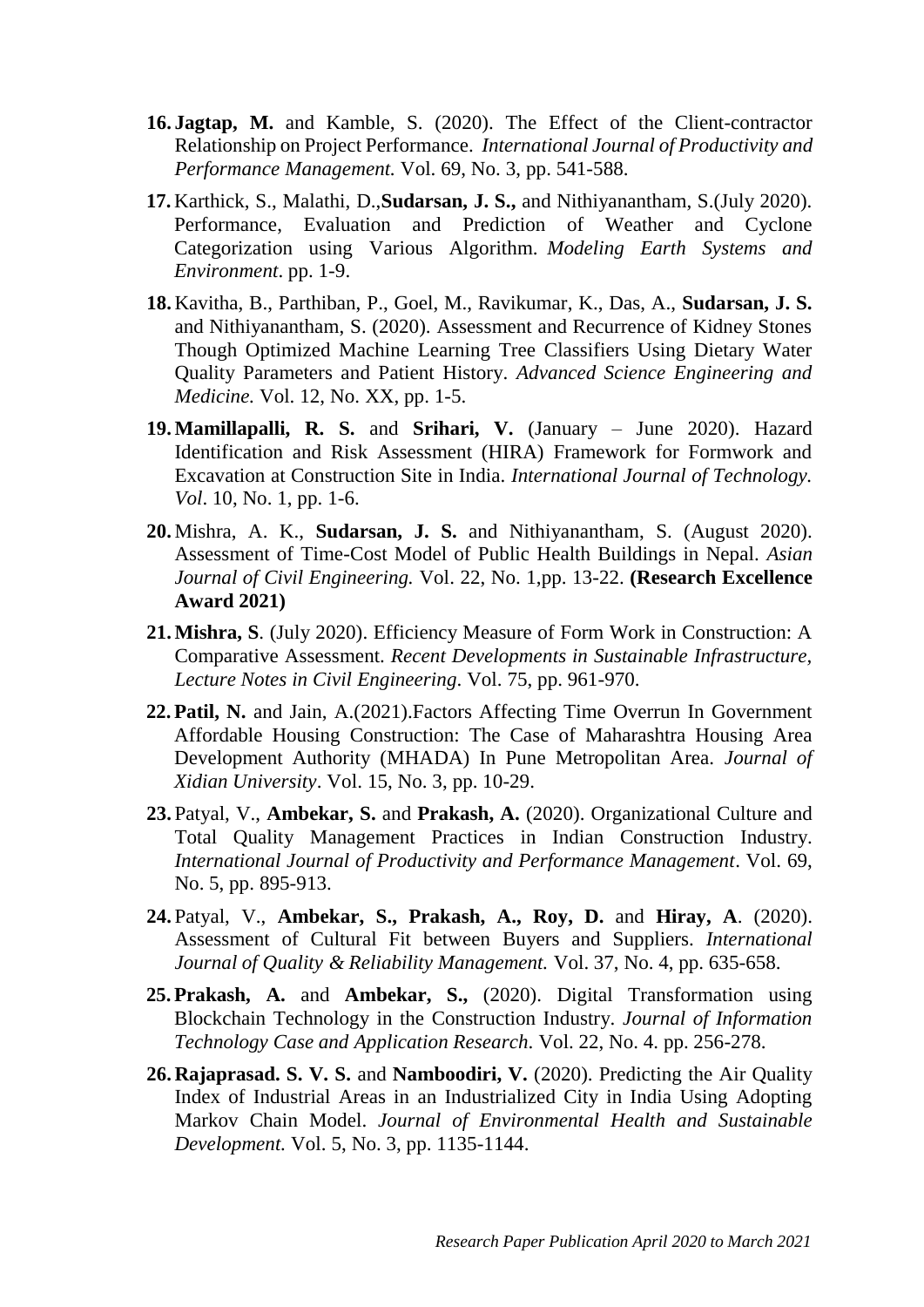- **27. Rajhans, K.** and **Bhavsar, V.** (February 2021). Expenditure on Human Resource Management and Organizations Financial Performance: Empirical Analysis of Construction Firms in India. *Empirical Economics Letters*. Vol.20, Special Issue. pp. 47-60.
- **28. Rajhans, R.** (2020). Godrej Properties: Valuation using the Capital Cash Flow Technique. *Emerald Emerging Markets Case Studies.* Vol. 10, No. 3, pp. 1-23.
- **29. Ramalingam, S.** (2020). Subcontractor Selection Process through VendorBids – A Case of an Outsourcing Service in Construction. *IIM Kozhikode Society & Management Review.* Vol. 9, No. 2, pp. 129-142.
- **30.**Ramasubramani, R., Manoj Kumar, M. S., **Sudarsan, J. S.,**and Nithiyanantham, S.(2021). Study on the Structural Behavior of Flush Beam for Slim Concrete Floor. *Innovative Infrastructure Solutions.* Vol. 6, No. 1, pp. 6-21.
- **31. Rastogi, A.,** Pati, S. P., Kumar, P. and Dixit, J. K.(2021).Development of a 'Karma – Yoga' Instrument, the Core of the Hindu Work Ethic. *IIMB Management Review.* Vol. 32, No. 4, pp. 352-364.
- **32. Ravinder, B.** and Saraswathi, A. B.(2020). Literature Review of Cronbach alpha coefficient (Α) and Mcdonald's Omega Coefficient (Ω). *European Journal of Molecular & Clinical Medicine.* Vol. 7, No. 6, pp. 2943-2949.
- **33. Ravinder, B.** and Saraswathi, A. B. (2020). Talent Turn out with Special Reference to Civil Engineers Perspective - Reliability of the Instrument Using Principal Component Analysis Cronbach's Alpha and Omega. *European Journal of Molecular & Clinical Medicine.* Vol. 7, No. 4,pp. 943-951.
- **34.**Reymond, D. J., **Sudarsan, J. S.** and Nithiyanantham, S. (2020). Cement Formation with Marble Powder as Substitute. Advanced Science, Engineering and Medicine. Vol. 12, No. XX, pp. 1-5.
- **35. Shrivas, A.** and **Singla, H.** (February 2021). Analysis of Interaction among the Factors Affecting Delay in Construction Projects using Interpretive Structure Modelling Approach. *International Journal of Construction Management*. pp. 1-9.
- **36. Shrivas, A., Singla, H.** and Sharma, A.(2021). Identification of Knowledge Assets in Construction Projects and their Impact on Project Performance. *Journal of Intellectual Capital*. pp. 1-30.
- **37.** Sindhura, A., Rajeshwar, J., Narayana, M. V. and **Rambabu, M.** (March 2021). An Effective Semantic Web Knowledge Processing Mechanism by Using an Adaptive Swarm Intelligence Technique for Ontology (ASITO).*International Journal of Engineering Trends and Technology*. Vol. 69, No. 3, pp. 195-200.
- **38. Singla, H.** (2020). Does family ownership affect the profitability of construction and real estate firms? Evidence from India. *Journal of Financial Management of Property and Construction*. Vol. 25, No. 1, pp. 107-124.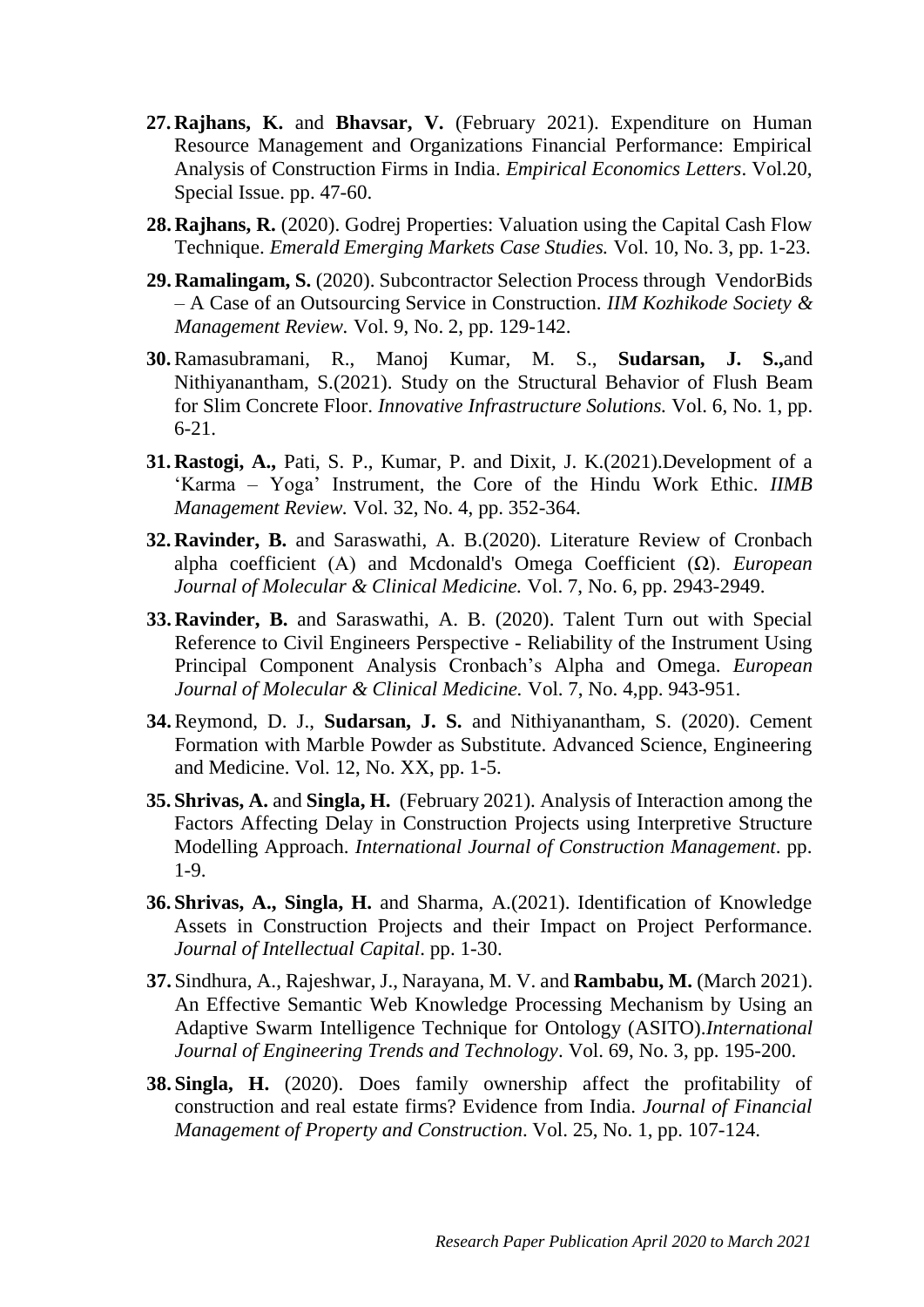- **39. Singla, H.** (2020). Does VAIC Affect the Profitability and Value of Real Estate and Infrastructure Firms in India? A Panel Data Investigation. *Journal of Intellectual Capital*. Vol. 21, No. 3, pp. 309-331.
- **40. Singla, H.** and **Samanta, P. K.** (October 2020). Forecasting Behavior of Aggregate Level Project Expenditure for Residential Real Estate Segment in India. *The Empirical Economics Letters.* Vol. 19, Special Issue,pp. 1-18.
- **41.** Sivakami, M., **Sudarsan, J. S.** and Nithiyanantham, S. (2020). Synthesis and Antimicrobial studies of Some Mannich Bases of Succinimide Derivatives. *Journal of Xidian University.* Vol. 14, No. 11, pp. 536-545.
- **42. Srividhya, S.** and **Samanta, P. K.** (February 2021). A Critical Analysis of Disinvestment in Indian Public Sector Enterprises. *Empirical Economics Letters. Special Issue.* pp. 13-28.
- **43. Sudarsan, J. S.,** Sarvana Kumar, R., Prasanna, K., Karthick, S. and Suprajha, G. S. (2020). Estimation of Air Pollution Concentration in Sub-urban of Chennai City and Validation of the Same Using Air Quality Models. *Artificial Intelligence and Evolutionary Computations in Engineering Systems, Advances in Intelligent Systems and Computing.* pp. 603-610.
- **44. Sudarsan, J. S., Vaishampayan, S.** and **Srihari, V.** (March 2021). Grey Water Recycling as a Tangible Solution to Water Crisis: A Case Study in Thiruvananthapuram, India. *International Journal of Energy and Water Resources.* pp. 1-5.
- **45.Tenepalli, J. S.** and **Sudarsan, J. S.** (2020). Mechanical Properties of Geopolymer Mortar Produced by Substituting Potable Water with Waste Water Containing Calcium Chloride Salt (Cacl2). *Journal of Solid State Technology*. Vol. 63, No. 5,pp. 1118-1125.

### **II. National Journal**

- **1. Batra, S.** and Hyde, A. (April June 2020). Examining the Authenticity of Project Leaders in the Construction Sector. *NICMAR - Journal of Construction Management.* Vol. 35, No. 2, pp. 14-19.
- **2. Chandramohan, A.** (January March 2021). Critical Evaluation of GRIHA Version 2019 Using Net- Positive Lens. NICMAR - Journal of Construction Management. Vol. 36, No. 1, pp. 42-46.
- **3. Chothe, O.** and **Agrawal, V.**(July December 2020). Implications of Solid Waste Management in India: Challenges, Technologies, Polices and Outcomes. *Urban Panorama.* Vol. XIX, No. 2, pp. 57-68.
- *4.* Coutinho, N., Pandey, H. and **Pai, S.** (2020). Preservation and Restoration of Ancient Heritage Homes of Goa by Designing a Revenue Generation Model for Economic Benefits. *NOLEGEIN Journal of Business Risk Management .*Vol. 3, No. 1, pp. 23-31.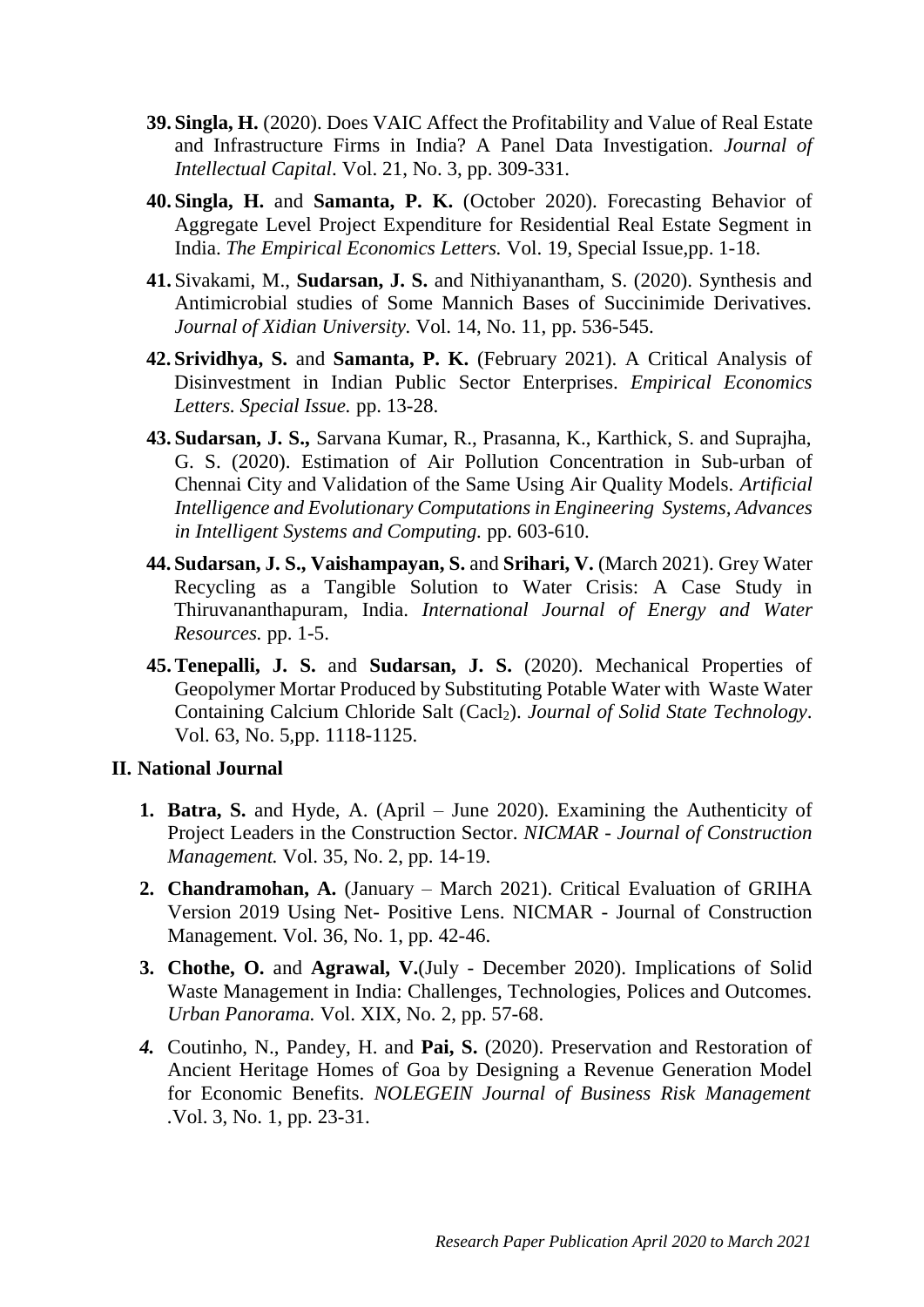- **5. D'souza, L.** and **Prabhudesai, V.** (September 2020).Jungle Book Fantasy, Feeling and Fun: Experiential Marketing in Ecotourism. *The IUP Journal of Business Strategy*. Vol. XVII, No. 3, pp. 46-68.
- **6. Gandage, A.** (2020). Artificial Ground Freezing Technique for Tunnel Construction. *Institution of Engineers India (Annual Technical Volume).*pp. 9- 13.
- **7.** Gautam, A., Kaushik, B., Kalia, A., Kotiyan, M., Gupta, R., **Desai, D.** and **Abhyankar, A.** (July-December 2020). Pricing Drinking Water- Is it Ethical? - Case Study and Teaching Note. *Sona Global Management Review*. Vol. 14, No. 2, pp. 75-89.
- **8.** Gokhale, K., Coutinho, N., **Pai, S.** (April June 2020). Using Forts as Quarantine Facility in India to Overcome Housing Crises In Future Pandemic Situations like Covid-19*. Sambodhi Journal.* Vol. 43, No. 2, pp. 512-522.
- **9. Hedau, A.** (Oct. Dec., 2019). IPO Listing Regulations in India and US: A Comparative Study. *Journal of Development Research*. Vol. 12, No. 4,pp. 7– 12.
- **10. Jain, Sachin** and **Jain, Sameer.** (January February 2021). To Study Various Techniques Which Can Help to Overcome Negative Impact of Covid – 19 in Construction Industry in Indian Context. *IOSR Journal of Mechanical and Civil Engineering*. Vol. 18, No. 1 Ser. I. pp. 44-53.
- **11. Koner, J.** and **Purandare, A.** (2020).Critical Analysis of Foreign Direct Investment (FDI) in India. *Perspectives on Management Bi-annual Journal of Heritage Business School.* Vol. 11, No. 1 & 2, pp. 19-36.
- **12.Mathur, A.** and Prasad, N. J. (October 2020). Being Women: Conversations. *IIMC Case Research Center (IIMCCRC) IIMC-CRC-2020-08* Case pp. 1-16. Teaching note pp. 1-23.
- **13. Phadke, K.** and Kamat, M. S.(December 2020).Sectoral Impact on IPO Underpricing: An Empirical Study of the Indian Markets. *Akshar Wangmay International Research Journal*. Vol. IV, Special Issue. pp. 123-125.
- **14. Rajput, B.** and **Agarwal, A.** (August 2020). Selection of Construction Equipment Supplier using Analytical Hierarchy Process. *The IUP Journal of Operations Management.* Vol. 19, No. 3, pp. 1-15.
- **15. Rajput, B., Agarwal, A.,** and **Yadav, S.** (2020). Risk Factors Causing Cost Overrun in Highway Construction Projects. *The IUP Journal of Management Research.* Vol. XIX, No. 3, pp. 7-22.
- **16. Ramakrishna, N.** (January-March 2021). Reforming Property Taxation: The Case of Municipal Corporation of Greater Mumbai. *Nagarlok Quarterly Journal of Urban Affairs.* Vol. LIII, Part 1, pp. 59-69.
- **17. Ramakrishna, N.,** (December 2020). Technology Startups in Real Estate Broking: the Case of NoBroker. *Portfolio Organizer IUP Publications.* Vol. XVII, No. 6. pp. 25-31.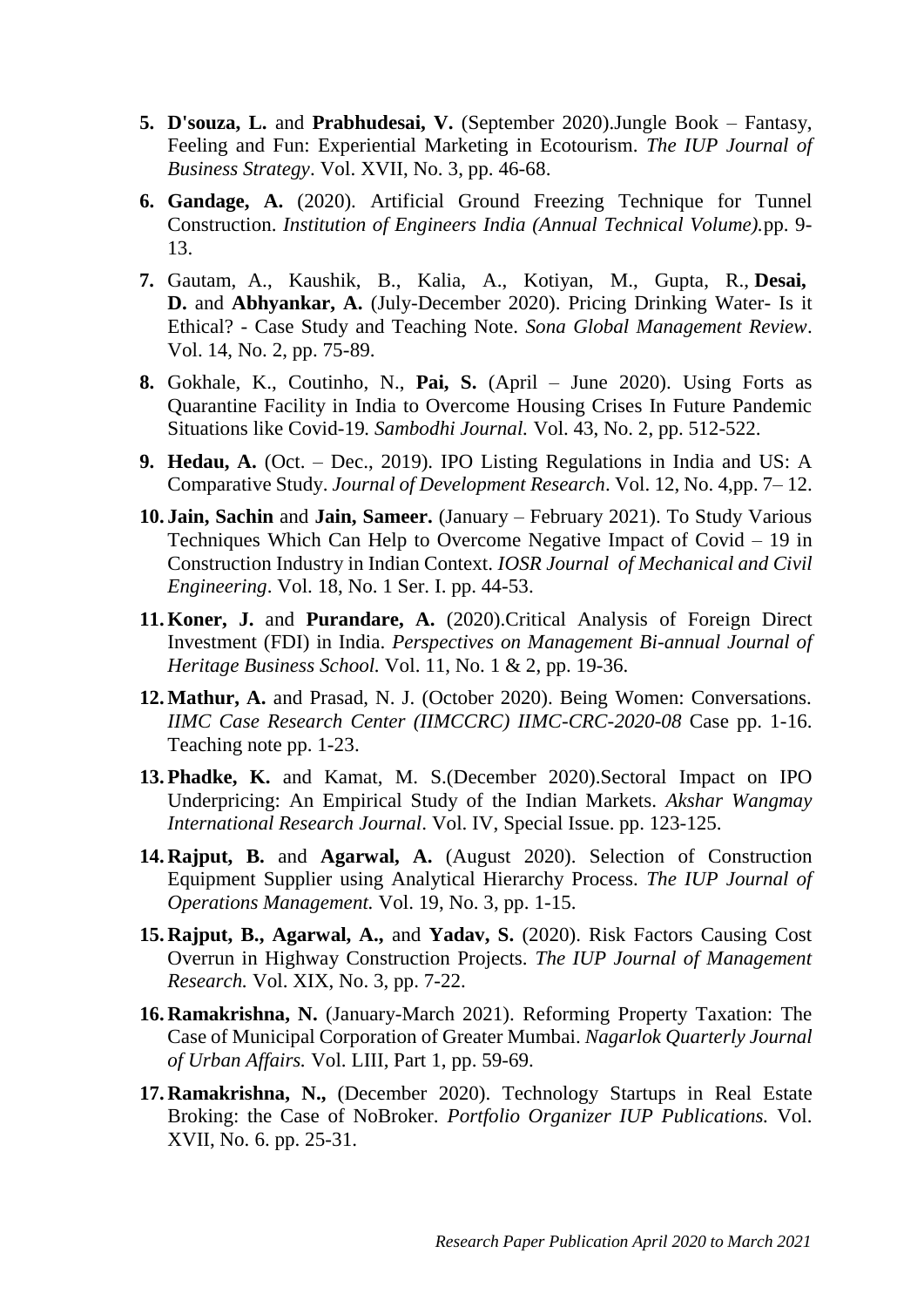- **18. Ramakrishna, N.,** and Sridhar, K. S. (July December 2020). State reorganisation, Local Government Finances and Spending on Urban Civic Services: A Study of the GHMC. *Urban India A Journal of the NationalInstitute of Urban Affairs*. Vol. 40, No.2, pp. 9-36.
- **19. Ramakrishna, N.,** Shetty, A., Thangarayan, S. and Yadav, S.(January March 2020).Scenario Analysis of Housing for the Urban Poor in Pune. *GITAM Journal of Management*. Vol.18, No. 1, pp. 87-112.
- **20. Ramakrishna, N.,** (October December 2020). Reviving Municipal Bonds as a Source of Infrastructure Finance for Smart City Development: A Stakeholder Survey. *GITAM Journal of Management.* Vol.18, No. 4, pp. 63-80.
- **21. Ramakrishna, N.,**Goel, A., Swarup, M. and Pandey, R. (April May 2020). Co-living Spaces as an Affordable Rental Housing Option: A Study of Pune. *Shelter*. Vol. 21, No. 1, pp. 77-87.
- **22. Rambabu, M.** (January March 2021). IoT Implementation in Construction Industry (Internet of Things). *Research Journal of Engineering and Technology*. Vol. 12, No. 1, pp. 1-7.
- **23. Rao, H. P.** (December 2020).Covid -19 and Stock Market Performance of Power Sector in India. *SAMVAD: SIBM Pune Research Journal*. Vol. XXI, pp. 33-47.
- **24. Ravinder, B.** and Saraswathi, A. B. (May 2020). Talent Turn Out with Special Reference to Civil Engineers Perspective - A Literature Review. *International Journal of Management.* Vol. 11, No. 5, pp. 416-432.
- **25. Reddy, H.** and Nagakumar, M. S. (April June 2020). Building Information Modeling (BIM): Benefits, Challenges and Research Gaps for the Construction Industry. *NICMAR - Journal of Construction Management*. Vol. 35, No. 2, pp. 53-59.
- **26.** Salim, P. M., Prasad, B. S. R. K. and **Seshadri, S, T.,** (July 2020).Disputes on Price Variation in Engineering Projects: A Study in Context to Indian Railway. *International Journal of Management.* Vol. 11, No. 7, pp. 415-425.
- **27. Shriwas, A.** and**Pai, S.** (December 2019).BIM Analysis for Effective Time and Cost Planning of a Housing Construction Project. *Journal of Construction Research*. Vol. 1, No. 2, pp. 18-24.
- **28. Singh, I.** (January-June 2020). Intelligent Transportation System for Sustainability of Greenfield Township *Urban Panorama.* Vol. XIX, No. 1, pp. 47-60.
- **29. Singh, I.,** (July December 2020). Imperative of Real Estate (Regulation and Development) Act, 2016 on Real Estate Sector in India. *Urban Panorama.* Vol. XIX, No. 2, pp. 39-56.
- **30. Singla, H.** and **Samanta, P. K.** (April June 2020). Predictors of Success for a Small Family based Real Estate Developer: An Investigation in India. *The Orissa Journal of Commerce.* Vol. 41, No. 2, pp. 1-18.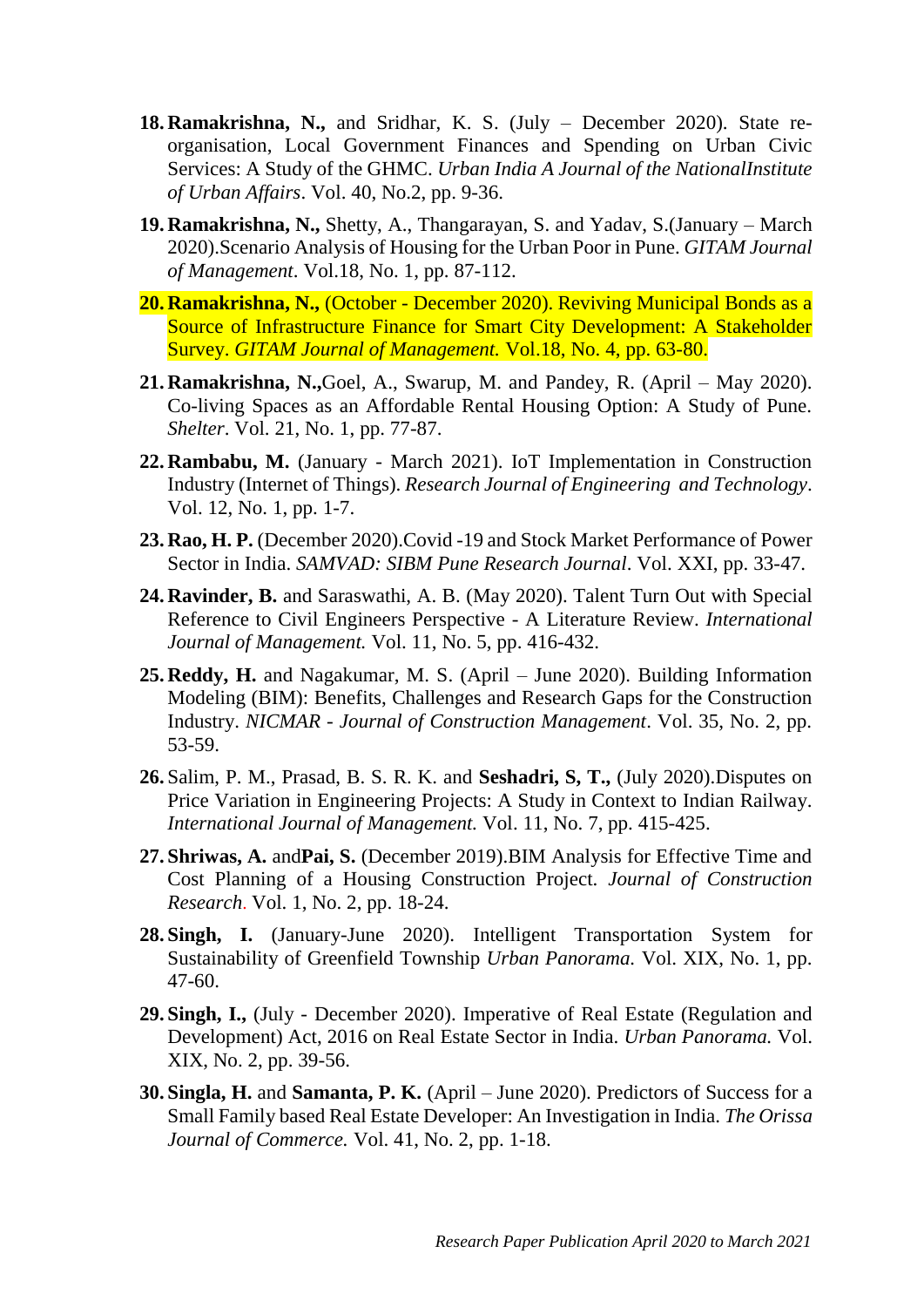- **31. Sinha, A. K.** andBehera, P. K.(February 2021). Application of ISM for the Analysis of Issues in Reverse Logistics for the Viability of Automobile Remanufacturing in India. *International Journal of Business and Management Invention (IJBMI).* Vol.10, No. 2 Ser. III. pp. 45-54.
- **32.** Sinha, S., Kulkarni, A., Pothen, L., Shirodkar, A., Lonare, U. and **Abhyankar, A.** (October 2020) Real Estate Housing Prices and Microeconomic Theory: Case Study of Four Indian Metro Cities. *BVIMSR's Journal of Management Research.* Vol. 12, No. 2, pp. 48-58.
- **33.** Suryateja., **Ramakrishna, N.** and **Abhyankar, A.** (June 2020). Land Acquisition for Urban and Industrial Development: The Quest for Sustainability? *Man & Development Journal.* Vol. XLII, No. 2, pp. 19-36.
- **34. Vaishampayan, S.** and **Agarwal, A.** (July September 2020). The Smart City Concept: Challenges in Adoption and Implementation in India. *NICMAR - Journal of Construction Management.* Vol. 35, No. 3,pp. 74-82.
- **35. Vaishampayan, S., Deshpande, R.** and **Jadhav. T.,** (October December 2020). Enhancing Citizen Engagement in Smart Cities Mission in India*. NAGARLOK Quarterly Journal of Urban Affairs*. Vol. LII, Part 4, pp. 1-19.
- **36.** Zanwar, D. S. and **Totla, P.** (2020).Study of Non-Thermal Food Processing Technologies: Reviewing the Status quo, Constraints and Future Scope inIndia. *Annual Technical Volume of Chemical Engineering Division Board Recent Development in Food Processing Industry*. Vol. 3,pp. 99-103.

## **III. Online Journal**

- **1.** Coutinho, N., Dhanu, A. and **Pai, S.** (2020).Critical Assessment of Environmental Impact Assessment (EIA) Reports in India: Challenges and Recommendations. *Journal of Critical Reviews.* Vol 7, No. 3, pp. 1376-1381.
- **2.** Gokhale, K., Mishra, D. and **Pai, S.** (September 2020). Analyzing Critical Factors Causing Project Delays in Indian Metro Rail Projects. *International Journal of Advance Study and Research Work. Special Issue ICROIRT 2020.* pp. 151-158.
- **3. Goyal, R.** and Chandel, S. K.(February 2021). The Effect of Tile as Aggregate Replacement on the M30 Grade of Concrete. *International Journal of Advanced Research in Engineering and Technology (IJARET).* Vol. 12, No. 2. pp. 255-260.
- **4. Goyal, R.** and Chandel, S. K.(January 2021). Investigate the Properties of M30 Grade Concrete Using Tile as Aggregate Replacement. *International Journal of Advanced Research in Engineering and Technology (IJARET).*Vol.12, No. 1. pp. 230-241.
- **5. Hedau, A.** (December 2020). Taxation of Family Income under Indian Taxation Laws-A New Perspective. *International Journal of AdvancedResearch (IJAR)*. Vol. 8, No. 12. pp. 975-978.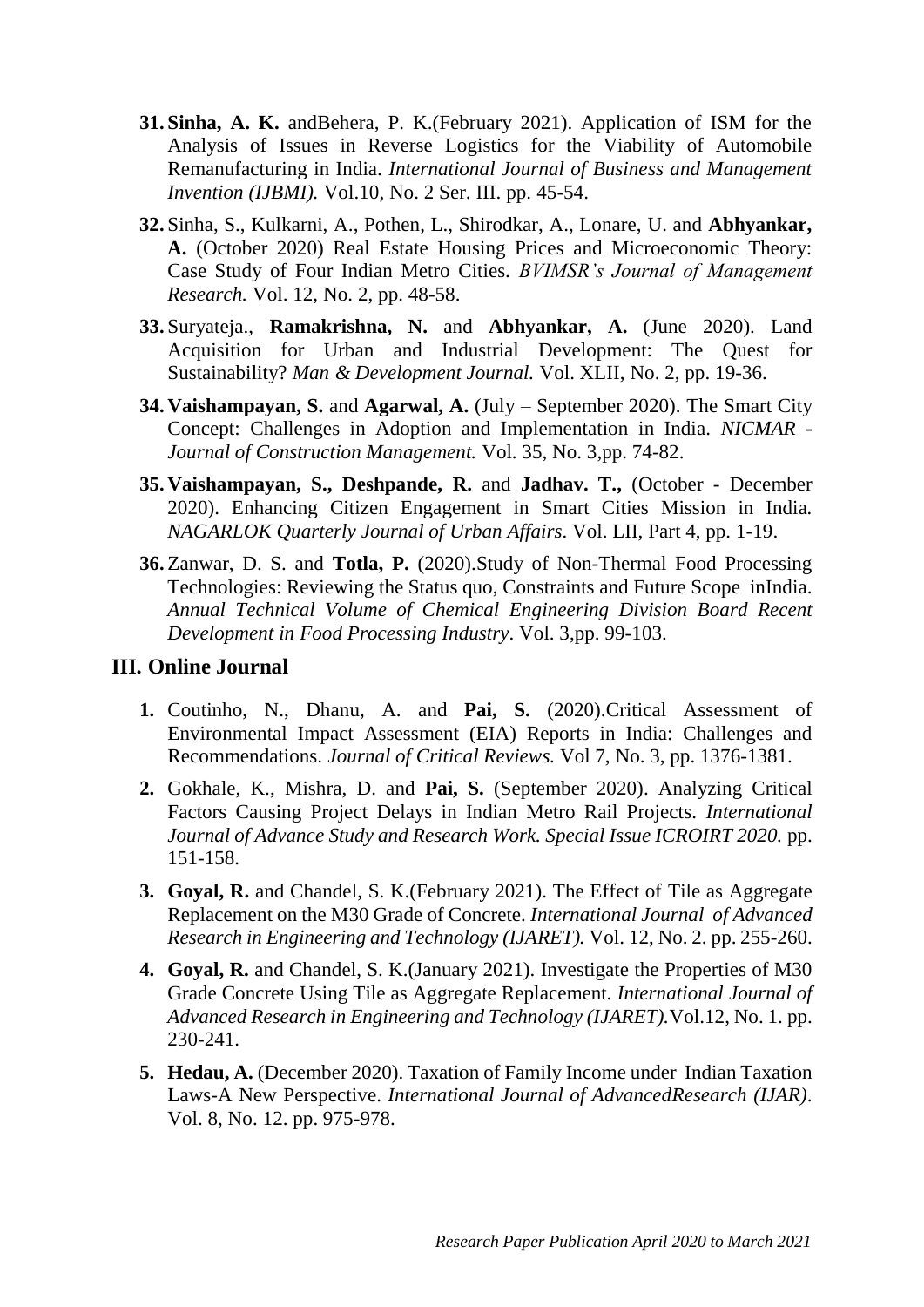- **6. Ramachandra, A.** (July 2020). Trade-off between Safety of Construction Workers and Economy in Backdrop of Covid-19. *Advance Material Letter Perspective Article (Diamond open Access).* Vol. 9, No. 2, pp. 1-11.
- **7. Ramakrishna, N.,** Tewari, K., Saboo, A. and Varghese, S.(February 2021**).**From Satellite Townships to Smart Townships: Evolution of Township Development in Pune, India. *Theoretical and Empirical Researches in Urban Management.* Vol.16, No. 1. pp. 86-106.
- **8. Ravinder, B.** (June 2020). Fire Door Awareness among the Stake Holders of Construction Industry. *International Journal of Application or Innovation in Engineering & Management (IJAIEM).* Vol. 9, No. 6, pp. 63-68.
- **9. Ravinder, B.,** Deepak, S., Chaitanya, Y., Yadav, A., Bindu, V. and Subhash Bhargav, V. (May 2020). Study of Price Variation using Linking Factor in Construction Contracts in India**.** *Journal of Emerging Technologies and Innovative Research (JETIR*).Vol. 7, No. 5, pp. 679-688.
- **10. Sathish Kumar, R.** (December 2019).Contemporary Methods of Construction for Social Deficit in Housing in India. *International Journal of Innovative Technology and Exploring Engineering (IJITEE).* Vol. 9, No. 2, pp. 126-129.
- **11. Shrivastava, R.** and Gupta, S. (2020). Identification of Significant Risk Attributes Causing the Overruns of Railway Construction Project in India. *International Journal of Advanced Science & Technology.* Vol. 29, No. 7, pp. 12502-12515.
- **12. Sudarsan, J. S.,** Biyabani, Haseeb. A. H. and Priyanka Reddy, K. J. (2020). Utilization of Plastic Waste in Bituminous Road Construction to Achieve *Sustainability. Journal of Critical Reviews*. Vol. 7, No. 4, pp. 1362-1369.
- **13.** Vamshi, P., Dharmapuri, A. K., Pujari, S., Deepthi, K. M. and **Sudarsan, J. S.** (2020). Utilization of Foundry Slag as a Partial Replacement for Fine Aggregate to Attain Sustainability in Construction. *Journal of Critical Reviews.* Vol. 7, No. 15,pp. 1219-1223.
- **14. Yadav, V.** (April 2020). Media and Sex Workers: Need for Reforming the Approach. *International Journal of Multidisciplinary Educational Research.* Vol. 9, No. 4(7), pp. 121-126.
- **15. Yadav, V.**(January 2021). An Analytical Overview of Doctrine of Finality and Judicial Response in India. *EPRA International Journal of Multidisciplinary Research(IJMR)*. Vol. 7, No. 1, pp. 80-83.
- **16. Yadav, V.** (March 2021).Child Rights at Construction Sites in India: A Critique. *EPRA International Journal of Research and Development (IJRD)*. Volume. 6, No, 3, pp.42-49.
- **17. Yadav, V.**(November 2020). Sustainable Development and Corporate Social Responsibility in India: A Critique. *International Journal of Advanced Research (IJAR)*. Vol. 8, No. 11, pp. 121-124.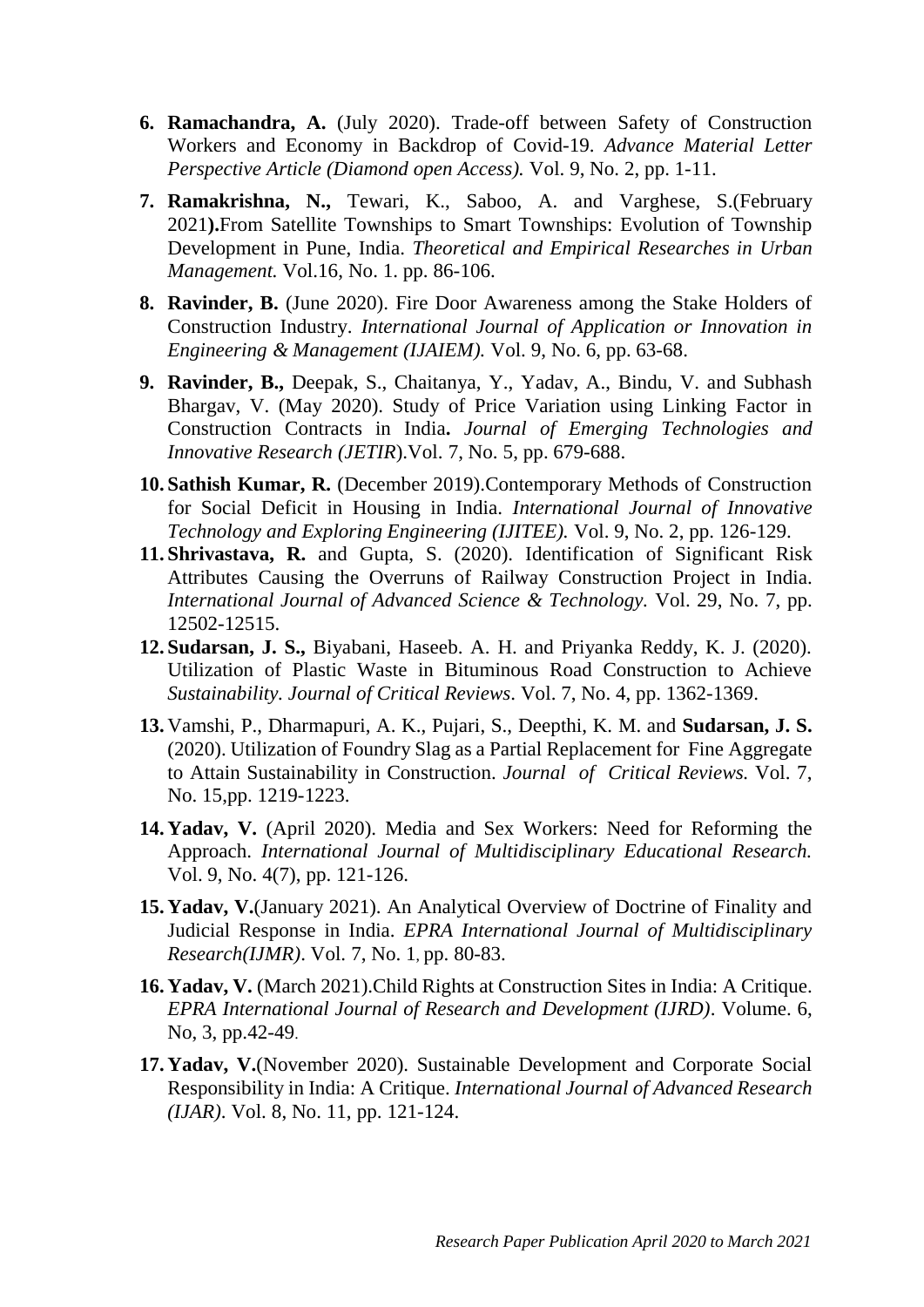## **C]. Paper Published in Conference Proceedings/Edited Book**

- **1. Abhyankar, A.,** Patwardhan, A. and Inamdar, A. (October 2020). Minimum Difference in Area Approach for Identification of Water in Radarsat - 1 SAR Using IRS ID LISS III Data. *'Digitisation in CRIP Sector'*. Published by NICMAR, Pune, India. pp. 30-45.
- **2. Agarwal, A., Pawar, A.** and **Rajput, B.** (October 2020). Application of Quality Control System in Construction – A Study of RMC Plant. *'Practices in Construction Management'.* Published by NICMAR, Pune, India. pp. 12-18.
- **3.** Agarwal, R. and **Koner, J.** (September 2020). Critical Analysis of Mergers and Acquisitions in India: A Case Study of State Bank of India '*Financial and Legal Issues in CRIP Sector'*. Published by NICMAR, Pune, India. pp. 31-42.
- **4. Agrawal, V.** and Savoikar, P. **(2020).** A Comprehensive Review of Ultra-Fine Materials as Supplementary Cementitious Materials in Cement Concrete. *Recent Trends in Civil Engineering Select Proceedings of TMSF 2019.* pp. 171-176.
- **5.** Anand. A., **Ramalingam, S.** Sharma, D, Patel, A., Kumar M. And Kumar, V. (March 2021). An Experimental Study Integrating BIM and Green Building Concepts for a Residential Project. *Proceedings of the PMI Research and Academic Virtual Conference.* pp. 194-206.
- **6. Balasubramani, M.** and Mahalingam, A. (2020). Leveraging Mimicry to Organize Vanguard Megaprojects - Evidence from an Indian Metro Rail Project. *Proceedings of the Engineering Project Organization Conference 2020.* pp. 1- 28.
- **7. Balon, V.** and **Bagul, A.** (September 2020). An Assessment of Key Drivers Influencing Green Construction Supply Chain in India. '*Sustainable Development and Environment'*. Published by NICMAR, Pune, India. pp. 131- 147.
- **8. Batra, S., Shrivastava, R.,** Singh, T. Tahir M. and Tripathi, N. (October 2020). Relationship between Safety Climate and Organizational Commitment in Indian Construction Industry. '*Practices in Construction Management'.* Published by NICMAR, Pune, India. pp. 126-137.
- **9. Bendigiri, P.,** Abhishek, Mouryadev, A. R., Harsha M. Krishna and Ullagaddi, A. (October 2020). Determining Suitable Location for Charging Infrastructure for Electric Buses: A Case of Pune's Smart City Area Based Development. *'Transportation Technology and Systems'.* Published by NICMAR, Pune, India. pp. 281-297.
- **10.Biswas, A., Goel, A.** and Potnis, S. (October 2020). Pavement Management System in India- A Brief Review. *'Transportation Technology and Systems'.* Published by NICMAR, Pune, India. pp. 206-211.
- **11. Chandramohan, A.** (October 2020). Process Defect Analysis: A Case Study of Hyderabad Metro Elevated Viaducts. *'Perspectives in Project Management*'. Published by NICMAR, Pune, India. pp. 25-32.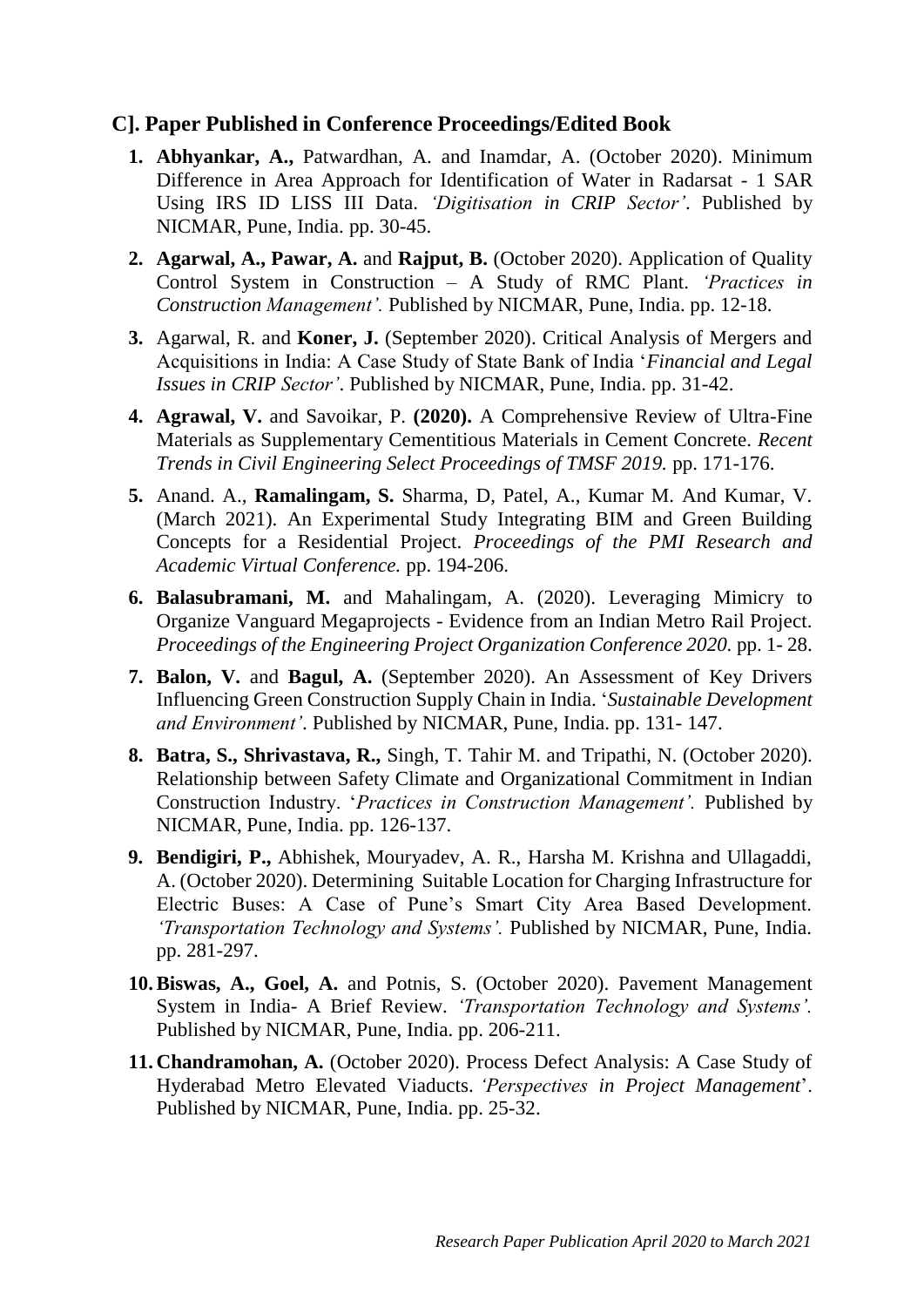- **12.**Chedda, G. and **Shrivastava, R.** (September 2020). Infrastructure Development and Consulting Engineering in the New Normal-The Future Leaders Perspective. *FIDIC - International Federation of Consulting Engineers (FIDIC Annual Conference Publication).* pp. 14-16.
- **13.** Debnath, S., Roy, N., Kumar, A. and **Pai, S.** (October 2020). Effective Planning and Scheduling of Escape Tunnel Section of Highway Construction ProjectUsing Sensitivity Analysis. *'Perspectives in Project Management*'. Published by NICMAR, Pune, India. pp. 10-24.
- **14.** Deepa, K. M., D. Haripriya., E. Sam Benhar., Goud, H., R.U.S Surendra. And **B. Ravinder**. (October 2020). A Case Study on Cost Optimization of Cement and Steel Rebar Supply by a Vendor at Project Locations. *'Construction Materials, Equipment and Technology'*. Published by NICMAR, Pune, India. pp. 33-50.
- **15. Desai, D.** Arjun. N. S. and Yadav, P. (October 2020). Marketing of Information & Communications Technology (ICT) to Smart City Projects. *'Management Perspectives in Construction Sector*'. Published by NICMAR, Pune, India. pp. 32- 42.
- **16. Deshpande, P.** (October 2020). Application of Onion Model for Engineering Projects – A Study of Cooling Tower. *'Perspectives in Project Management*'. Published by NICMAR, Pune, India. pp. 72-88.
- **17. Deshpande, R.** (October 2020). Review of Smart City Project Proposals in India. '*Issues in Smart City Management and Governance***'**. Published by NICMAR, Pune, India. pp. 14-27.
- **18. Dixit, A.** (October, 2020). Respond Required by Indian Market to Electric Vehicle Infrastructure. *'Transportation Technology and Systems'.* Published by NICMAR, Pune, India. pp. 257-263.
- **19.** Donepudi, S., **Ramalingam, S.,** Sahith, B., Mudadla, G. and Bharat Kumar (October, 2020). Identifying the Waste in Construction Activities: A Lean Prospective. *'Perspectives in Project Management*'. Published by NICMAR, Pune, India. pp. 144-155.
- **20. Gandage, A.** (October, 2020). Non-Destructive Techniques for Identification of Bridge Maintenance Problems. *'Construction Materials, Equipment and Technology'*. Published by NICMAR, Pune, India. pp. 51-62.
- **21. Ganguli, T. K**., Pathak, D., Badgujar, D., Pavithra D. H. N. and Panigrahy, E. (October, 2020). Agile In Construction Project Management – Opportunities and Challenges. *'Perspectives in Project Management*'. Published by NICMAR,Pune, India. pp. 104-114.
- **22. Ghosh, P.** (October, 2020). Local Area Planning as Means of Achieving Smart City Goals. '*Issues in Smart City Management and Governance***'**. Published by NICMAR, Pune, India. pp. 59-69.
- **23.** Goel, R. and **Mishra, S.** (June, 2020). MSMEs in Construction: Changing Dimensions. *Proceedings of the International Virtual Conference on Retrospect and Prospects of MSMEs in the Post COVID -19*.pp. 178-185.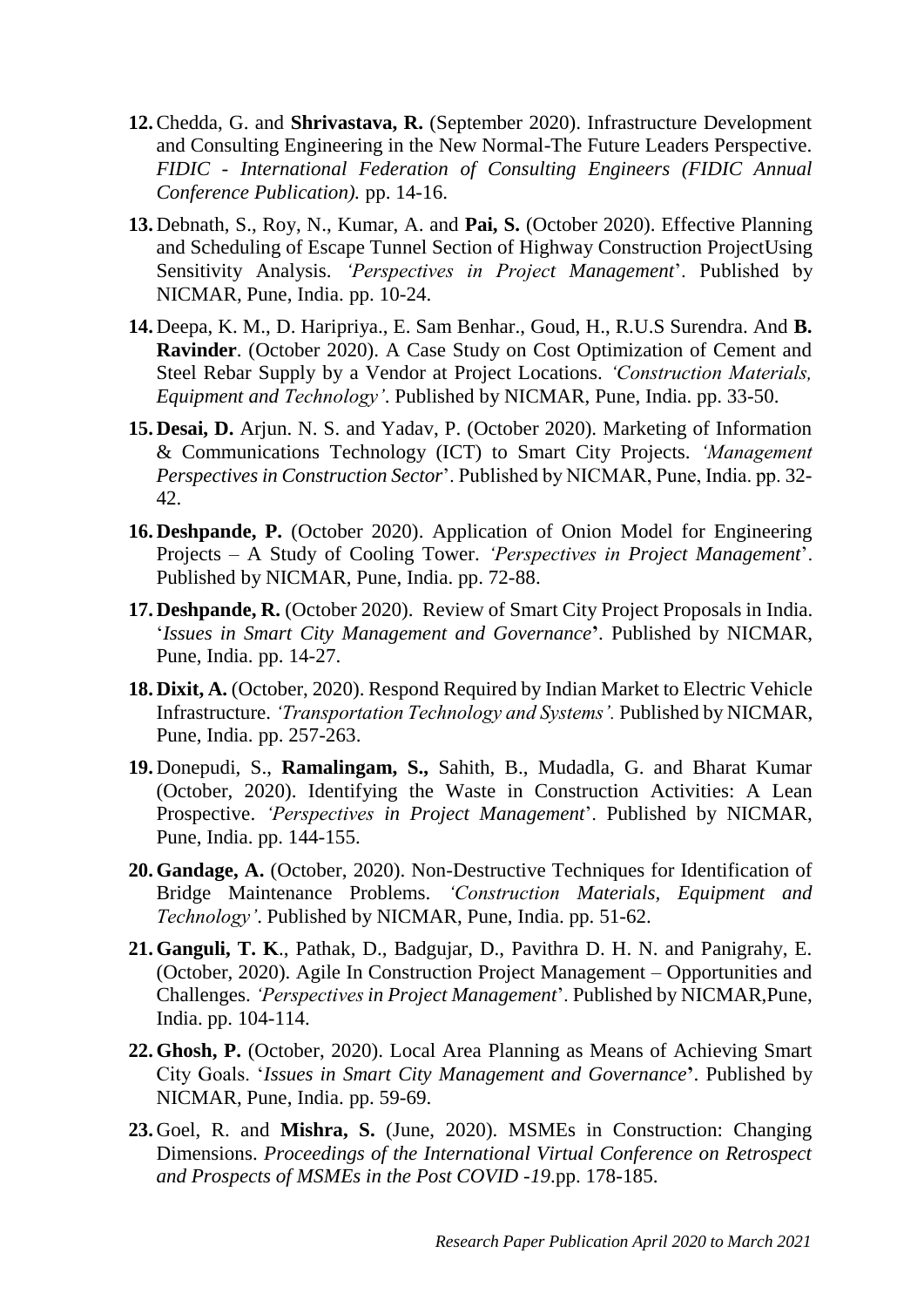- **24. Gokhale, C.** (October, 2020). Design Aspects of Piled-Raft Foundation for Konkan Railway Foot Over Bridge at Madgaon, Goa. '*Construction Materials, Equipment and Technology'*. Published by NICMAR, Pune, India. pp. 116-129.
- **25. Goyal, R.** and Chander, M. K. (2021). Analysing Mechanical Properties of Concrete with Nano Silica, Silica Fume and Steel Slag. *Materials Today: Proceedings*. pp. 1-6.
- **26. Goyal, R.** and Chander, M. K.(2021). Effect of Nano Silica, Silica Fume and Steel Slag on Concrete Properties. *Materials Today: Proceedings*. pp. 1-6.
- **27. Goyal, R.** and Gupta, N. (October 2020). A Review on the Effective Use of Fiber in Concrete. '*Construction Materials, Equipment and Technology'*. Published by NICMAR, Pune, India. pp. 218-229.
- **28.** Gupta, A., Gupta, N., Shukla, A., **Goyal, R.** and Kumar, S. (June, 2020). Utilization of Recycled Aggregate, Plastic, Glass Waste and Coconut Shells in Concrete - A Review. *IOP Conference series Journal of Material Science and Engineering.* pp. 1-8.
- **29.** Gupta, N., Shukla, A., Gupta. A., **Goyal, R.** and Singh.V. (June 2020). AReview on the selection of the variant Water in Concreting. A Review. *IOP Conference series Journal of Material Science and Engineering.* pp. 1-8.
- **30. Gupta, R.** (October, 2020). Conceptual Framework for Managing Infrastructure Project Risks Using Flexibility Management. *'Perspectives in Project Management*'. Published by NICMAR, Pune, India. pp. 179-195.
- **31. Halder, A.,** Saxena, V., Lakhotia, S. and Khatri. N. (October, 2020). Development of a Synergistic Framework of PMBoK® Integration Management and ISO 9001:2015 for Indian Construction Industry. *'Perspectives in Project Management*'. Published by NICMAR, Pune, India. pp. 115-143.
- **32. Hedau, A.** (2021). CSR in Construction and Infrastructure Industry in India. Corporate Social & Environmental Reporting (Book Chapter Publication). pp. 14- 25.
- **33.** Holkar, A. and **Koner, J.** (September 2020). Critical Analysis of Mergers and Acquisitions in India: A Case Study of Idea &Vodafone . '*Financial and Legal Issues in CRIP Sector'*. Published by NICMAR, Pune, India. pp. 10-18.
- **34.**Ingawale N., Gowtham, V. and **K. N. Narasimha Prasad** (September 2020). Appraisal of Land Acquisition Acts and their Fallout in Contemporary India. *'Financial and Legal Issues in CRIP Sector'*. Published by NICMAR, Pune, India. pp. 95-109.
- **35. Jadhav, T.** (October, 2020). Disruptive Technologies for Air Conditioning Application. *'Issues in Contract Management and Energy Management*'. Published by NICMAR, Pune, India. pp. 67-76.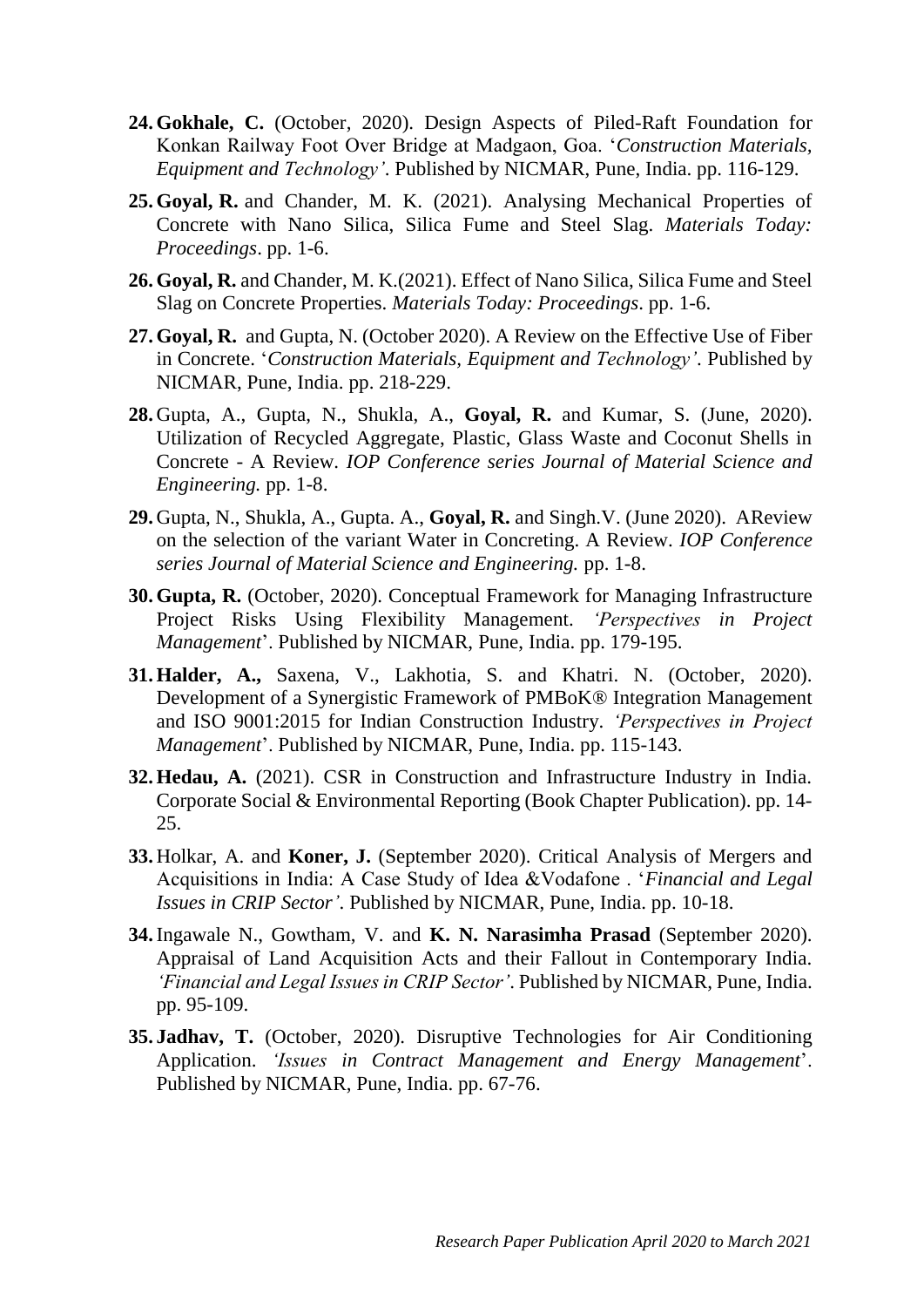- **36. Jadhav. T., Deshpande, R.** and **Ganguli, T. K.** (March 2021). Integrating Artificial Intelligence in Project Manager's Decision-Making Process: A Look at Built Environment Projects. *Proceedings of the PMI Research and Academic (Virtual Conference 2021*) pp. 3-19.
- **37. Jagannathan, M., Singla, H.** Venkata S. Kumar (March 2021). Financial Drivers of Binding Dispute Resolution in Construction Firms: A Panel Data Investigation from India. *Proceedings of the PMI Research and Academic Virtual Conference*.pp.262-279.
- **38. Jagannathan, M.,**Thakker, V., Bodkhe, S., Mahore, J. and Kadu, V. **(**October 2020). Analysis of Force Majeure Clauses in Indian Construction Contracts. '*Issues in Contract Management and Energy Management'*. Published by NICMAR, Pune, India. pp. 1-18.
- **39. Jain Sachin, and Jain Sameer** (October 2020). To Study Various Techniques that Helps in Application of Construction Automation in Real Estate in India. *'Digitisation in CRIP Sector'*. Published by NICMAR, Pune, India. pp. 80-95.
- **40. Jain, M.** (September 2020). Possible Ways of Re-Utilization of the Construction and Demolition Wastes in Various Construction Sectors. '*Sustainable Development and Environment'*. Published by NICMAR, Pune, India. pp. 99- 109.
- **41. Jain, Sameer** and **Jain, Sachin** (October 2020). 'R' Based Tool Approach for Analytics and Predicting the Value of Home for Real Estate Firm Using Linear Regression Model. *'Digitisation in CRIP Sector'*. Published by NICMAR, Pune, India. pp. 155-164.
- **42.**Joshi,P., Paul,T., Dedhia, M., Panchal, M. and **Singla, H.** (October 2020). Analyzing and Evaluating Project Appraisal Methodology for Urban Infrastructure Projects in India. '*Issues in Smart City Management and Governance***'**. Published by NICMAR, Pune, India. pp. 100-113.
- **43.** Kala, S.Nayak, D. and **Sudarsan J. S.** (October 2020). Design of Multi Storey Hospital Building in Various Sesmic Zones for Earth Quake Resistant and Management. *'Construction Materials, Equipment and Technology'*. Published by NICMAR, Pune, India. pp. 86-98.
- **44. Koner, J.** and Chandwadkar, T. C. (October 2020). A Case Study on India in Global Economic Perspective. *'Management Perspectives in Construction Sector*'. Published by NICMAR, Pune, India. pp. 88-98.
- **45. Koner, J.** and **Purandare, A.** (October 2020). A Case Study on Hyperloop: A Dream Travel Paradigm. *'Transportation Technology and Systems'.* Published by NICMAR, Pune, India. pp. 281-297.
- **46. Koner, J.** and **Purandare, A.** (November 2020).Sagarmala Programme: A Mega Marine Logistics Initiative in India. *Global Challenges India's Opportunities in Business Adversity. Published by Excel India Publisher*, University of Mumbai, Alkesh Dinesh Mody Institute for Financial and Management Studies. pp. 51-56.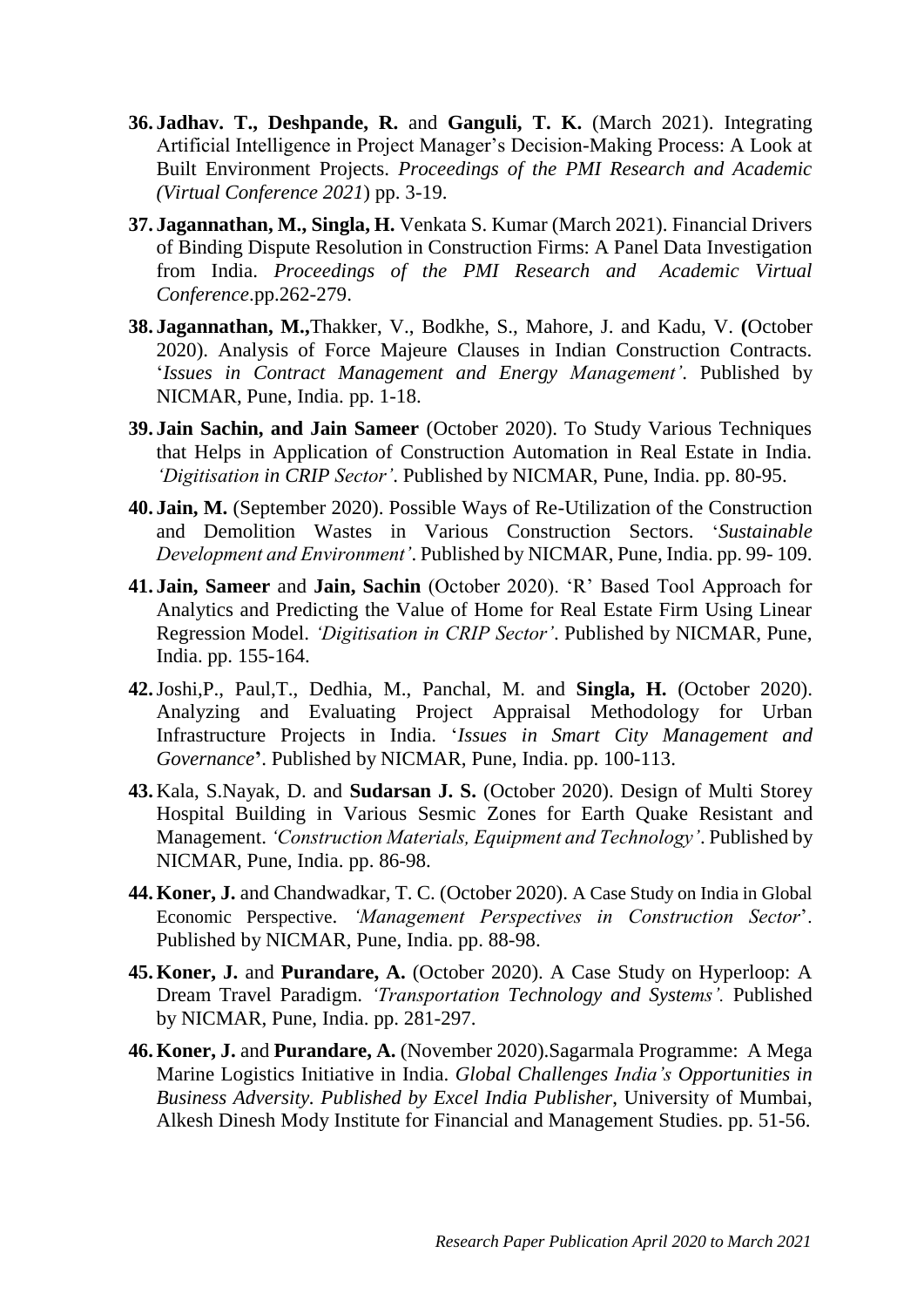- **47. Kore, S.** (October 2020). Performance of Concrete with Manufactured Plastic Waste Fine Aggregates. '*Construction Materials, Equipment and Technology'*. Published by NICMAR, Pune, India. pp. 130-139.
- **48.** Kulkarni, A. and **Biswas A.** (October, 2020). Impact of Pune Metro Construction Work on Traffic Flow – A Case Study. *'Transportation Technology and Systems'.* Published by NICMAR, Pune, India. pp. 114-127.
- **49.** Kumar, A. and **Koner, J.** (September 2020). Critical Analysis of Mergers and Acquisitions in India: A Case Study of Tata Steel & Bhushan Steel '*Financial and Legal Issues in CRIP Sector*'. Published by NICMAR, Pune, India. pp. 19- 30.
- **50.** Kumaravel, R., **Sudarsan, J. S.,** Jyothirmai, V. K. and Sija, A. (November 2020). Water Quality Index Estimation Using Fuzzy Optimization Technique. *AIP Conference Proceedings*. pp. 1-8.
- **51.** Kumaravel, R., **Sudarsan, J. S.,** Reymond, J.**,** Ramesh, S. and Ikshwaak, B. N.(November 2020). Surface Lake Water Quality Index Estimation using Fuzzy Logic Interface. *AIP Conference Proceeding.* pp. 1-7.
- **52.Mahajan, D.** (October 2020). Blockchain Enabled Construction Project Monitoring. *'Digitisation in CRIP Sector'*. Published by NICMAR, Pune, India. pp. 74-79.
- **53.Malla, V.,** Patharvat, S.F. and **Chowdary, R. K.** (March 2021). Modelling Interactions of Lean-Agile Enablers in Construction Project Management using Interpretive Structural Modeling (ISM). *Proceedings of the PMI Research and Academic Virtual Conference*. pp. 208-224.
- **54.Mamillapalli, R. S.** and K. Vamshi Krishna. (September 2020). Factors Influencing Land Acquisition, Rehabilitation and Resettlement (LARR) Act in India. *'Financial and Legal Issues in CRIP Sector'*. Published by NICMAR, Pune, India. pp. 87-64.
- **55.Mathur, A.** (October 2020). Behavioural Interventions and Implications in Urban Social Spaces: The Case of India's Cleanest City Indore. *'Management Perspectives in Construction Sector*'. Published by NICMAR, Pune, India. pp. 115-126.
- **56.Mishra, S.** (September 2020). Impact Assessment of Real Estate Regulation and Development Act (RERA) on Developers. *'Financial and Legal Issues in CRIP Sector'*. Published by NICMAR, Pune, India. Published by NICMAR, Pune. pp. 167-182.
- **57.Mondal, R.** (September 2020). Evaluation of Land Pooling Policy, Delhi: Institutional Innovation in Land Development. *'Financial and Legal Issues in CRIP Sector'*. Published by NICMAR, Pune, India. pp. 115-138.
- **58.** Mottam, J., Herrick, P. and **Agrawal, V.** (2020). An Overview of Indian Steel Industry and Its Impact on Construction Sector. *Recent Trends in Civil Engineering Select Proceedings of TMSF 2019.* pp. 197-206.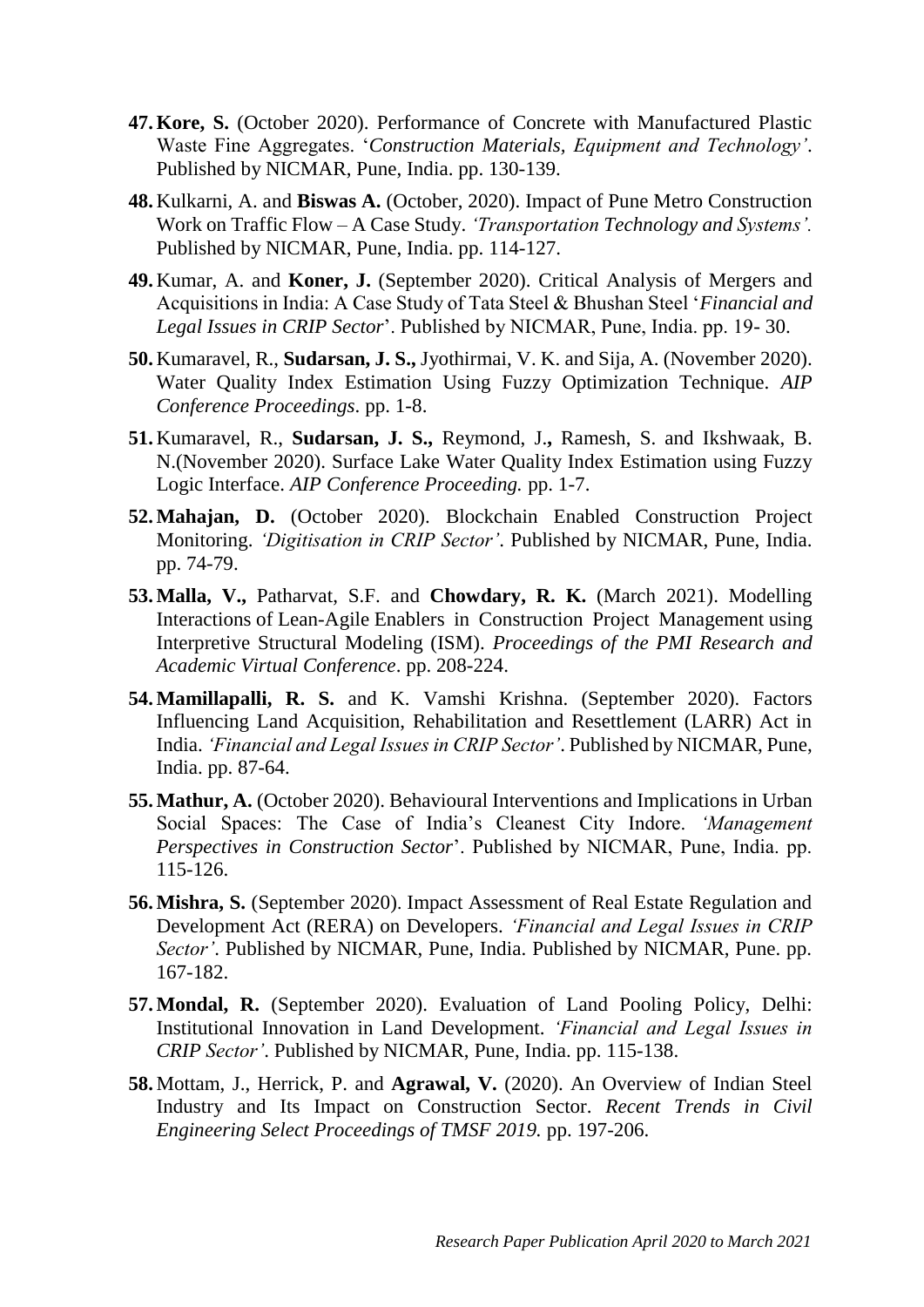- **59.** Patel, D. Rohan Jain, R. and **Sudarsan, J. S.** (March 2021). Role of Modern Tools in Construction Projects. *Proceedings of the PMI Research and Academic Virtual Conference.* pp. 143-155.
- **60.** Patel, P., **Koner, J.** and **Purandare, A. (**October 2020). A Case Study Based on Smart Village: Dhanora. '*Issues in Smart City Management and Governance***'**. Published by NICMAR, Pune, India. pp. 114-124.
- **61.** Patil, G. and **Koner, J.** (October 2020). Smart Agriculture: Owner Entrepreneur Partnership Model-Solar Agricultural Hybrid Model for Jalgaon District. *'Management Perspectives in Construction Sector*'. Published by NICMAR, Pune, India. pp. 1-9.
- **62. Patil, N.** (September 2020). Sustainability Assessment for Construction Projects: A Review of Approaches and Frameworks. '*Sustainable Development and Environment'*. Published by NICMAR, Pune, India. pp. 1-14.
- **63. Patil, S.** (October 2020). Tools and Methodologies Developed for Predicting the Outcomes of Indian Construction Disputes - An Overview. *'Issues in Contract Management and Energy Management*'. Published by NICMAR, Pune, India. pp. 89-100.
- **64. Patil, Y**. (September 2020). The Law and Governance of Smart Cities in India. *'Financial and Legal Issues in CRIP Sector'*. Published by NICMAR, Pune, India. pp. 110-114.
- **65.** Patnaik, B., Bhojaraju, C. and **Seshadri, S, T.,** (2020).Sustainability of Copper Slag as a Building Material under Elevated Temperature. *Recent Developments in Sustainable Infrastructure Select Proceedings of ICRDSI 2019.* pp. 573-588.
- **66. Pawar, A., Rajput, B.** and **Agarwal, A.** (October 2020). Review of Excavation Hazards and Control Measures in Construction Sites. *'Practices in Construction Management'.* Published by NICMAR, Pune, India. pp. 37-45.
- **67. Pilaka, N.** (October 2020). Issues in Implementation of the FASTag Technology at Toll Plazas in India. *'Transportation Technology and Systems'.* Published by NICMAR, Pune, India. pp. 75-84.
- **68. Prahlada, R.** (October 2020). Finding Favourable Sea Condition for the Safe Marine Construction Activities. *'Construction Materials, Equipment and Technology'*.Published by NICMAR, Pune, India. pp. 99-108.
- **69. Prakash, A., Malsane, S., Ambekar, S., Roy, D.** and **Hiray, A.** (October 2020). Adoption Drivers of Building Information Modelling (BIM) in AEC Industries: An Interpretive Structural Modelling (ISM) Approach. *'Digitisation in CRIP Sector'*. Published by NICMAR, Pune, India. pp. 1-22.
- **70. Prasad, V.** and **Koner, J.** (October 2020). Using Block-Chain Enabled Smart Contracts in Indian CRIP Sector: A Literature Review. *'Digitisation in CRIP Sector'*. Published by NICMAR, Pune, India. pp. 46-59.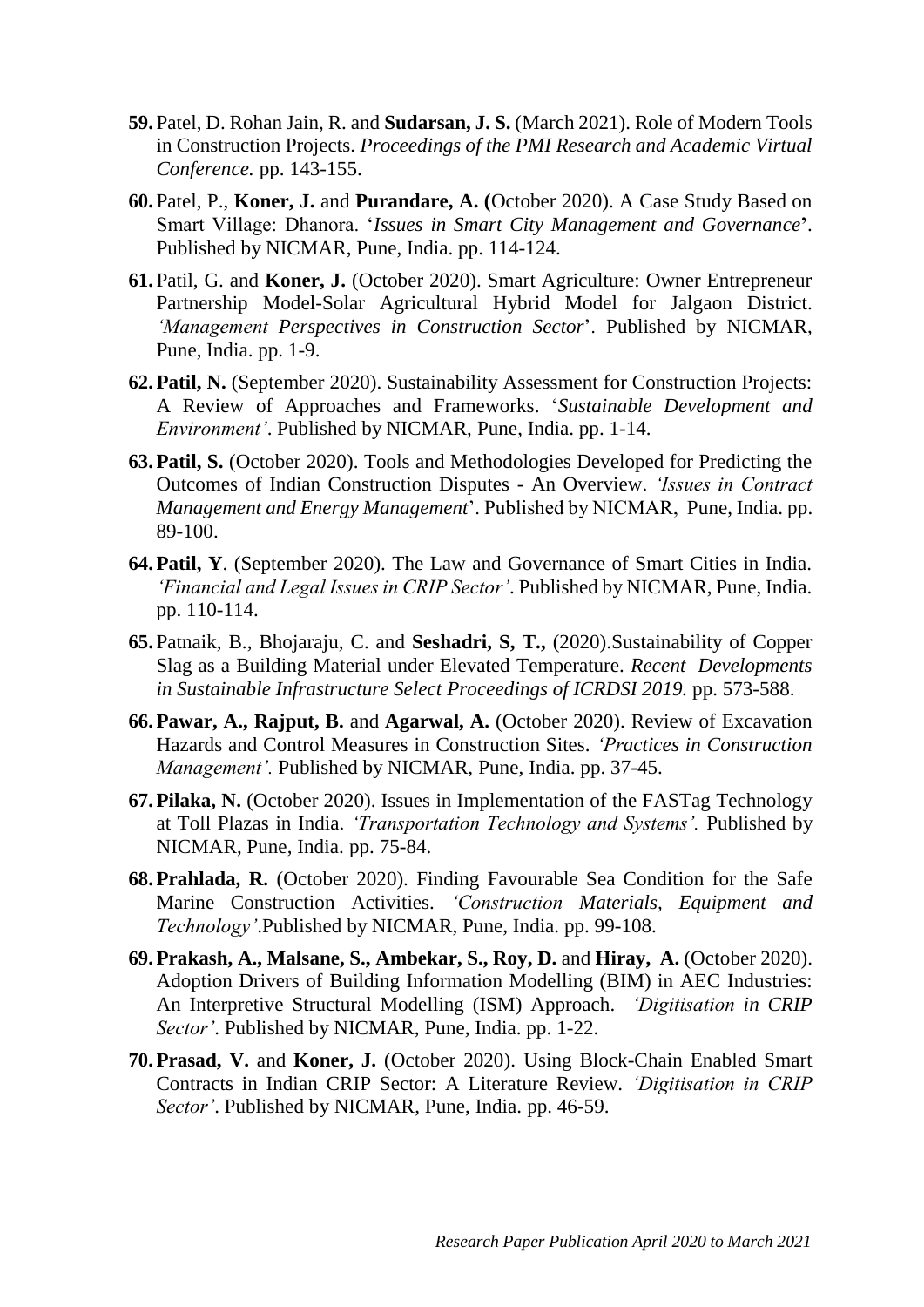- **71. Purandare, A.,** Patle, A., Jain, C., Singhai, J., NandKumar and Mehta, V. (September 2020). Disposal of Surplus Inventory in Real Estate Sector in Pune Region. '*Sustainable Development and Environment'*. Published by NICMAR, Pune, India. pp. 30-34.
- **72. Purandare, A.,** Phadtare, S., Raghuwanshi, A., Thite, V. K. and N. Spandana (September 2020). Challenges Faced by Green Buildings in Pune City. '*Sustainable Development and Environment'*. Published by NICMAR, Pune, India. pp. 125-130.
- **73.**Radhika, P., Seema Apparao, K. and **Ammani, P.** (2020). Food Consumption Pattern before and during Lockdown (COVID-19) in Telangana State – A Comparative Analysis. *Professor Jayashankar Telangana State Agricultural University Rajendranagar, Hyderabad, Telangana* (Edited Book).pp.1-36.
- **74. Rajhans, K.** (October 2020). A Critical Analysis of Organizational Culture and Communication Management in Construction Projects. *'Management Perspectives in Construction Sector*'. Published by NICMAR, Pune, India. pp. 99- 114.
- **75. Rajhans, K.,** Jain, Y., Bhatt, A., Deo, S. and Pande, Y.(2020). Impact of Stakeholder Relationship Management on Project Efficiency. Management of Industry 4.0 Prospects & Challenges. (Edited Book). pp. 88-95.
- **76. Rajhans, K.,** Bibve, P. and Pawar, R. (2020). Leadership Skill Requirements for Today's Managers – A Conceptual Framework with Insights from Bhagavad Gita. *Human Resource Development and MSME Development International Conference 2019.* pp. 14-30.
- **77. Rajput, B.**, Ranjan, R., Singhal, T., Prateek Kumar and Sagar Rao. (October 2020). Compressive Strength of Concrete Produced With Recycled Concrete Aggregate. *'Construction Materials, Equipment and Technology'*. Published by NICMAR, Pune, India. pp. 63-71.
- **78. Ramakrishna, N.,** George, D., Aitha S. and Awasthi S. (October 2020). Appropriate Development Models under PPP for Smart City Projects: A Study of Two Smart Cities in India. *'Issues in Contract Management and Energy Management*'. Published by NICMAR, Pune, India. pp. 33-55.
- **79. Reddy, H.** and **Nagakumar M. S.** (October 2020). 4D Modelling of Road Projects – Findings from Case Study. *'Digitisation in CRIP Sector'*. Published by NICMAR, Pune, India. pp. 96-107.
- **80. Reddy, H.** and Nagakumar, M. S.(March 2021). Applications of Taguchi Design and Monte Carlo Simulations for Effective Risk Mitigation in Road Projects. *Proceedings of the PMI Research and Academic (Virtual Conference 2021)*. pp. 367-376.
- **81. Sathish Kumar, R.** (October 2020). Smart City and Its Impact on Society: A Live Case Study on Indore City. '*Issues in Smart City Management and Governance***'.** Published by NICMAR, Pune, India. pp. 1-13.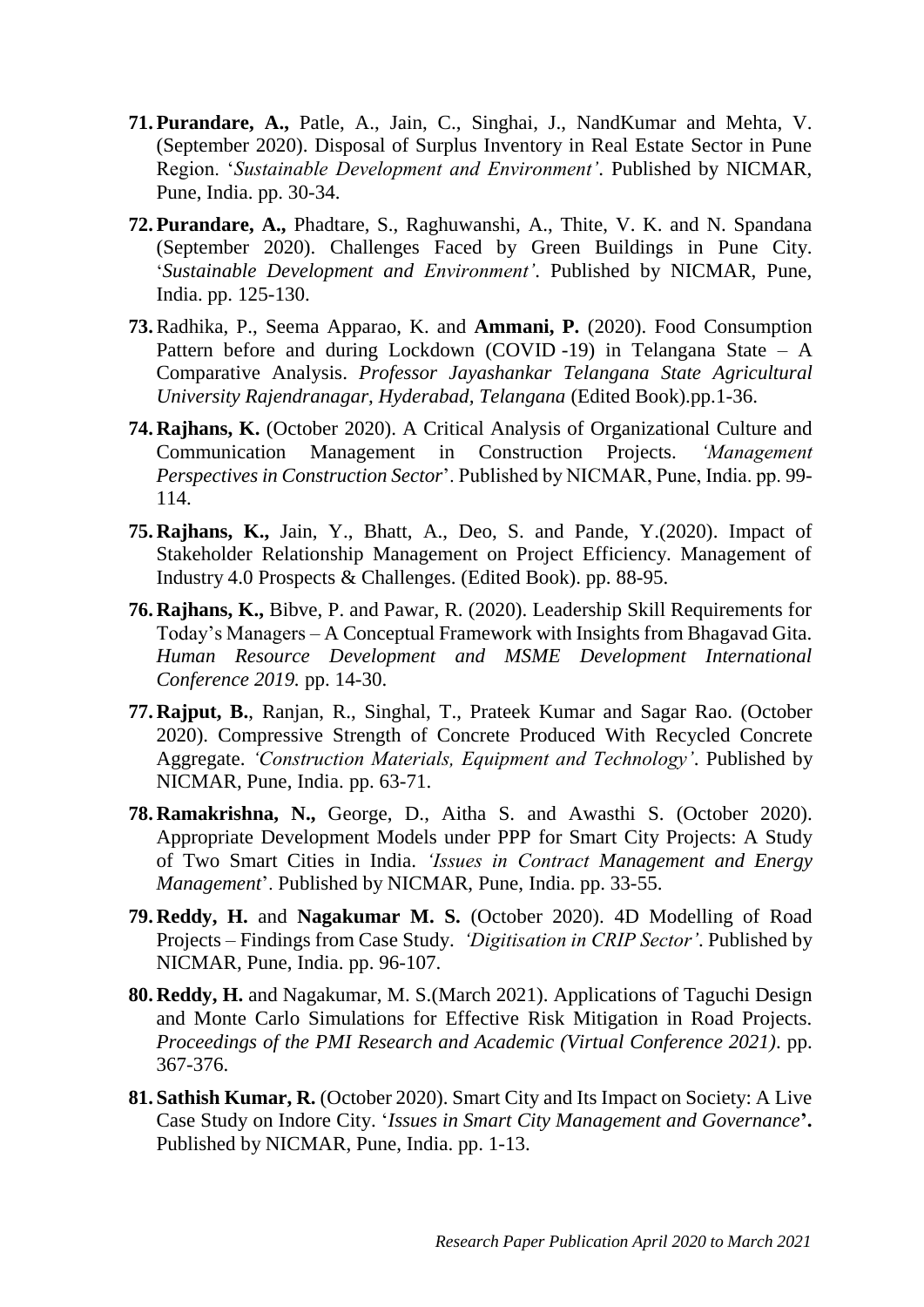- **82. Seshadri, S, T.,** (2020). Thermal Cycles and Its Behavioural Aspects of Glass Fibre Self-compacting Concrete. *Recent Developments in Sustainable Infrastructure Select Proceedings of ICRDSI 2019.* pp. 669-674.
- **83. Seshadri, S. T.** (October 2020). Studies on Glass Fibre Self Consolidated Concrete Exposed to High Temperatures. '*Construction Materials, Equipment and Technology'*. Published by NICMAR, Pune, India. pp. 109-115.
- **84.** Sharma, J. and **Desai, V.** (October 2020). Blockchain in Smart Contracts and Supply Chain Management. *'Digitisation in CRIP Sector'*. Published by NICMAR, Pune, India. pp. 118-131.
- **85. Shashank B.,**Akshay, B., Aishwarya, Bhargav, M. and Manjunath, A. (October 2020). Analysis and Development of Solution Model for Constraints in a Construction Project. *'Practices in Construction Management'.* Published by NICMAR, Pune, India. pp. 181-193.
- **86.** Shukla, A., Gupta, N., Gupta. A., **Goyal, R.** and Kumar, S. (June 2020). Study on the Behaviour of Green Concrete by the use of Industrial waste Material: A Review. *IOP Conference series Journal of Material Science and Engineering.* pp. 1-6.
- **87.** Shukla, A., Gupta, N., Gupta. A., **Goyal, R.** and Kumar, S. (June 2020). Natural Pozzolans a Comparative Study: A Review. *IOP Conference series Journal of Material Science and Engineering.* pp. 1-8.
- **88.** Shukla, S. and **Koner, J.** (October 2020). Study and Development of Dharnai as a Smart Village and Proposal of Smart Region. '*Issues in Smart City Management and Governance***'**. Published by NICMAR, Pune, India. pp. 70-81.
- **89.** Shukla, S., Patil, G. and **Sangapurkar, A.** (October 2020). E.H.S. Solutions and Implementation of Simulation Exercises on Workers before Recruitment as a Safety Initiative in Highrise Construction. *'Practices in Construction Management'.* Published by NICMAR, Pune, India. pp. 1-11.
- **90.** Shushmitha M., Kothalkar, M., Prasad, A., Arora, A. and **Singla, H.** (October 2020). Why BOT-Toll Projects Failed in India: A Case Study Approach with a Special Reference to Project Formulation. *'Transportation Technology and Systems'.* Published by NICMAR, Pune, India. pp. 212-221.
- **91. Singh, A.** (October 2020). Application of 'Internet of Things' in Construction Projects. *'Digitisation in CRIP Sector'*. Published by NICMAR, Pune, India. pp. 23-29.
- **92. Singh, I.** (December 2020). Solutions for Pure Water in Sustainable Development of Green Buildings. *5 th International Multidisciplinary Research Conference*. pp. 55-63.
- **93. Singh, I**., Santhosh Reddy K. V., K. NeelaWardhan, and N. Abhineeth. (October, 2020). A Case Study of Traffic Congestion in Bangalore City: Gorguntepalya 'T' Junction. *'Transportation Technology and Systems'.* Published by NICMAR, Pune, India. pp. 1-14.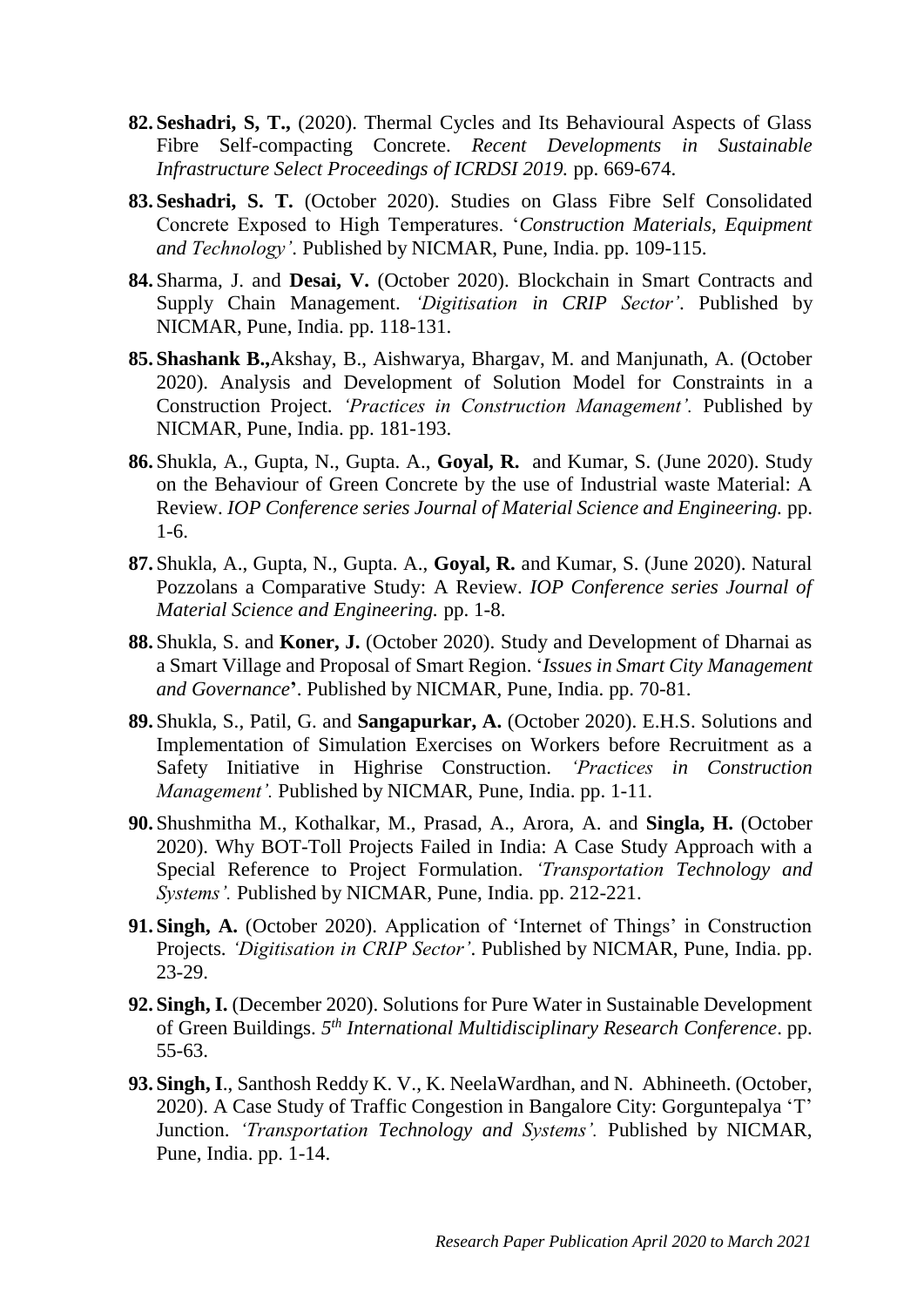- **94. Singla, H.** and Sharma, V. (October 2020). Affect of Astrological Interpretations on Decision Making Process of Real Estate Buyers: An Exploratory Analysis in India. *'Management Perspectives in Construction Sector*'. Published by NICMAR, Pune, India. pp. 21-31.
- **95. Singla, H., Srividhya, S.** and **Jagannathan, M.** (March 2021). Factors Influencing the Efforts to Estimate Project Indirect Cost Accurately In Construction Projects: An Exploratory Study from Indian Perspective. *Proceedings of the PMI Research and Academic Virtual Conference.* pp. 320- 340.
- **96.** Siwach, V., Bhardwaj, V., Sharma, A. and **Sanyal, A.** (October, 2020). Energy Retrofitting Using Daylighting: A Literature Review. *'Issues in Contract Management and Energy Management*'. Published by NICMAR, Pune, India. pp. 77-88.
- **97. Sreram, P. K.** and **Malla, V.** (October, 2020). A Case Study on Productivity of Key Construction Activities in a Metro Project. *'Transportation Technology and Systems'.* Published by NICMAR, Pune, India. pp. 52-63.
- **98. Srihari, V., Sudarsan, J. S.**, Dalal, J. and Walikar, J. (September, 2020). Efficiency Study on Agro Waste as an Adsorbent in Treating Industrial Effluent. '*Sustainable Development and Environment'*. Published by NICMAR, Pune, India. pp. 35-43.
- **99. Srividhya, S.** (September, 2020). A Firm Level Survey on Budget Awareness in Infrastructure Projects. *'Financial and Legal Issues in CRIP Sector'*. Published by NICMAR, Pune, India. pp. 65-86.
- **100. Sudarsan J. S**., Potfode, V., Datta, S., Soni, N. and Tak, A. (September, 2020). Study of Impact on Groundwater Table in Around Tamilnadu and Remedial Measures. '*Sustainable Development and Environment'*. Published by NICMAR, Pune, India. pp. 59-69.
- **101. Sudarsan, J. S.,** Jyesta, W., Jaisal, D., Vamshi, P. and **Srihari, V.** (2020).Carbon Footprint Estimation for Sustainable Development. *AIP Conference Proceedings.* pp. 1-8.
- **102. Sudarsan, J. S.,** Priyanka Reddy, K. J., Biyabani, H. A. H., Kumari, P. and Sinha, S.(2021). Impact of Fragile Water Management Strategies and Mitigation – A Case Study of Pune City, India. *IOP Conf. Series: Materials Science and Engineering*. pp. 1-12.
- **103. Sudarsan, J. S., Srihari, V.** and Khobragade, T. (2020). Industrial Wastewater Treatment by Constructed Wetland to Estimate Water Quality Index (WQI) of Treated Wastewater based on Fuzzy Interface Technique. *AIP Conference Proceedings.* pp. 1-9.
- **104. Sundrani, D.** and **Rajput, B.** (October 2020). A Study of the Relation of the Size of House with the Buyer-Related Factors. *'Management Perspectives in Construction Sector*'. Published by NICMAR, Pune, India. pp. 10-20.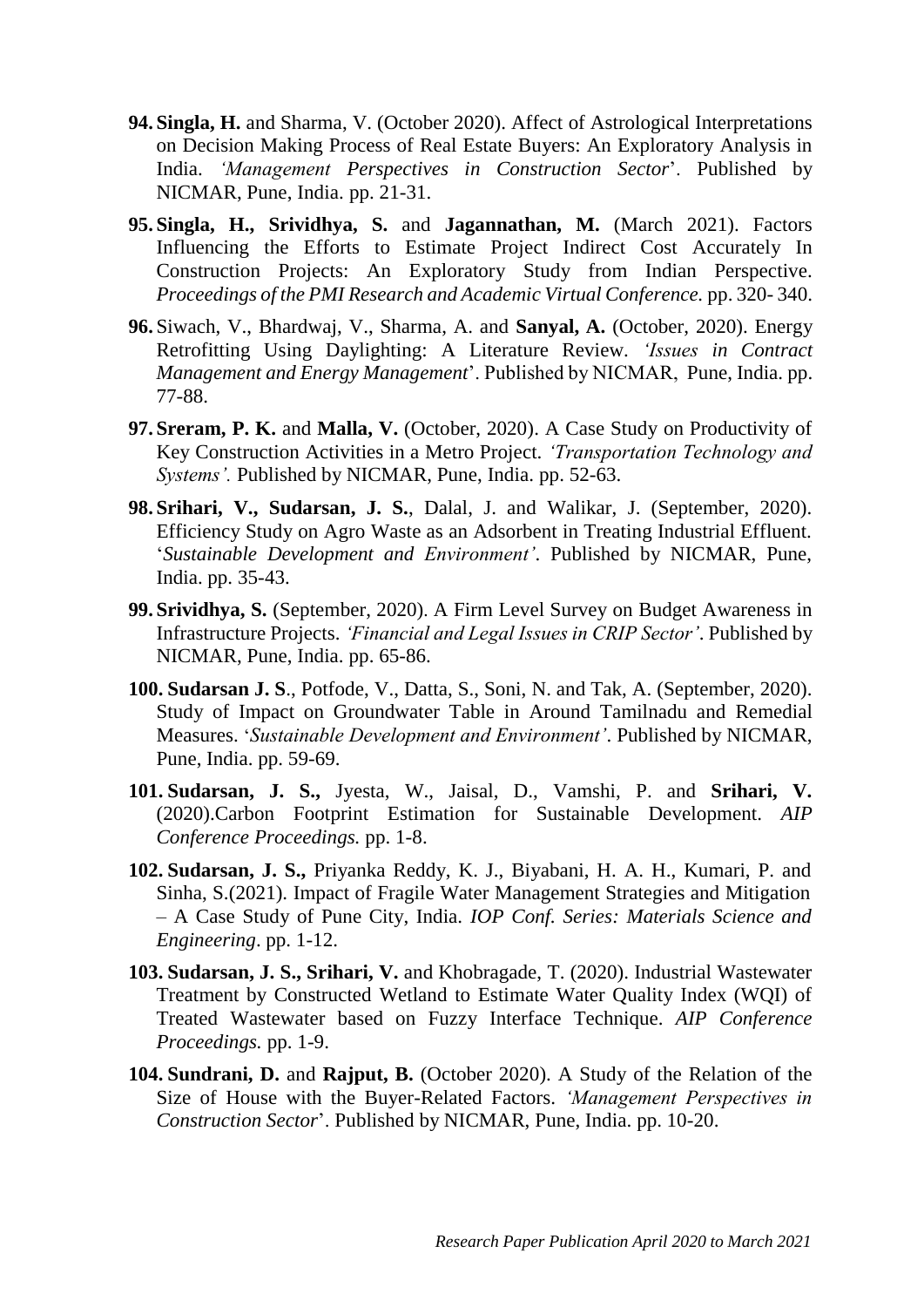- **105.** Suram, A. and **Koner, J** and **Purandare, A. (**October 2020). Smart Farmers an Essential Need of Century- A Review Study. '*Issues in Smart City Management and Governance***'**. Published by NICMAR, Pune, India. pp. 28-35.
- **106.** Thavamani, A. and **Koner, J.** (October 2020). A Case Study of Impacts on Poverty by Rural Roads. *'Management Perspectives in Construction Sector*'. Published by NICMAR, Pune, India. pp. 135-148.
- **107. Totla, P.,**Sadwilkar, M., More, S., Blessy, Kallada., Deshmukh., B. and Puranik, A. (October, 2020). Sustainable Composite Rammed Earth Structure: A Structurally Integral, Eco-Friendly Alternative to Conventional Construction Material. '*Construction Materials, Equipment and Technology'*. Published by NICMAR, Pune, India. pp. 152-160.
- **108.** Tripathi, M. and **Koner, J.** (September 2020). Critical Analysis of Mergers and Acquisitions in India: A Case Study of Rejection of Indiabulls & Laxmi Vilas Bank Proposed Merger by RBI. *'Financial and Legal Issues in CRIP Sector'*. Published by NICMAR, Pune, India. pp. 43-64.
- **109.** Venu, R. and **Vaishampayan, S.** (September 2020). Factors Affecting Commercial Real Estate Valuation of Tier 1 Cities in India. *'Financial and Legal Issues in CRIP Sector'*. Published by NICMAR, Pune, India. pp. 206-222.
- **110.** Verma, I, Setia, S., Berwal, P., **Goyal, R.** and Singh. V. (June 2020). Analysis on the Behaviour of Stiffened and Unstiffened Steel Plate Shear Walls with Enhanced Performance. *IOP Conference series Journal of Material Science and Engineering.* pp. 1-12.
- **111. Yadav, S.** (October, 2020). Construction Method Statement –Way to Realise Project Goals. '*Practices in Construction Management'.* Published by NICMAR, Pune, India. pp. 27-36.

### **D]. Book Review**

- **1. Agrawal, V.** (April June 2020). A Practical Guide to Microstructural Analysis of Cementitious Materials. *NICMAR - Journal of Construction Management.* Vol. 35, No. 2, pp. 72-73.
- **2. Agrawal, V.** (July September 2020).TALL: The Design and Construction of High – Rise Architecture. *NICMAR - Journal of Construction Management.* Vol. 35, No. 3, pp. 90-92.
- **3. Chandramohan, A.** (July September 2020). Lean Construction: Core Concepts and New Frontiers. *NICMAR - Journal of Construction Management.* Vol. 35, No. 3, pp. 83-84.
- *4.* **Hiray, A.** (January March 2021). Business Communication Today. *NICMAR - Journal of Construction Management.* Vol. 36, No. 1, pp. 58-59.
- **5. Koner J.** (April June 2020). What The Economy Needs Now. *NICMAR - Journal of Construction Management.* Vol. 35, No. 2, pp. 70-71.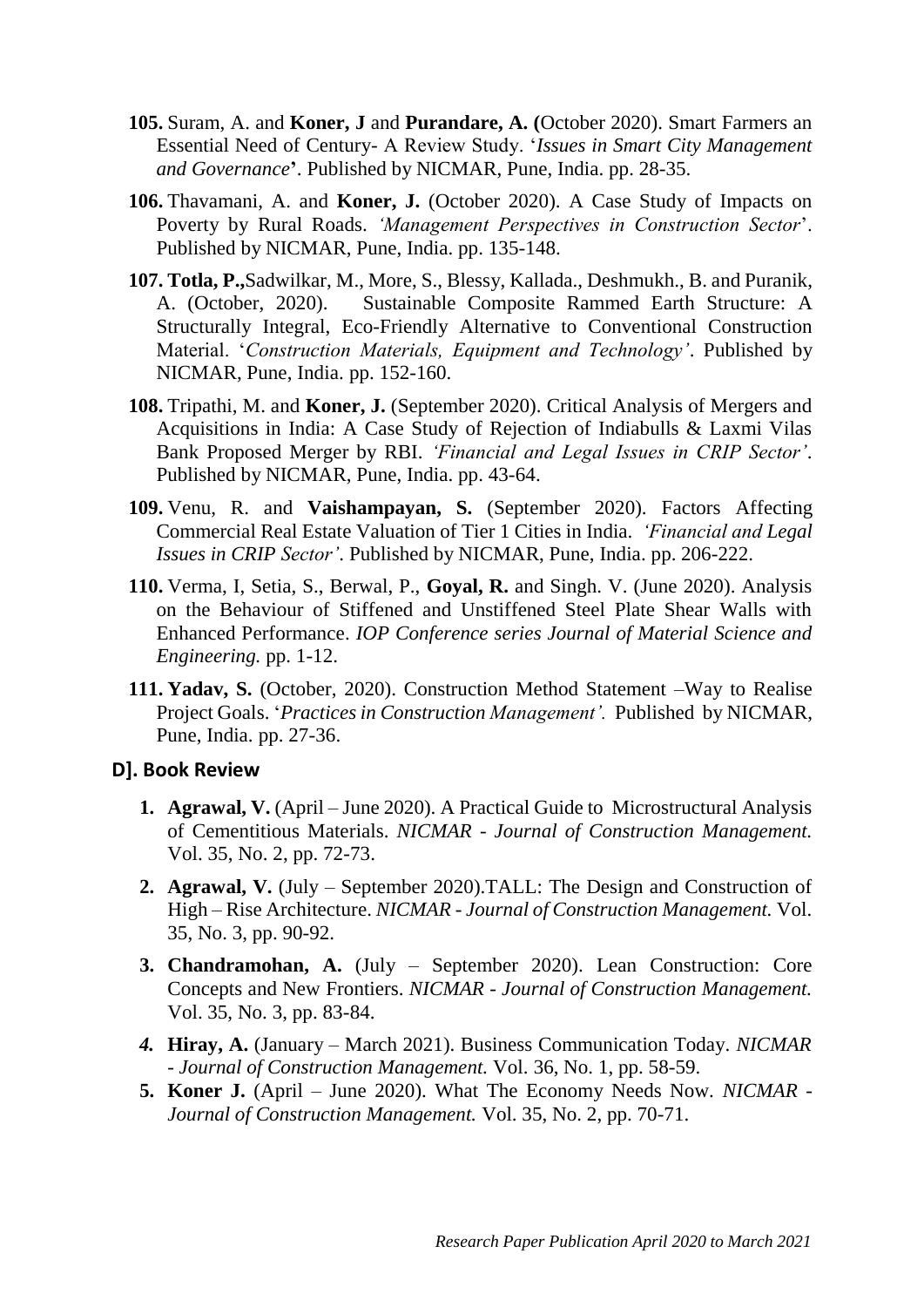- **6. Koner, J.** (January March 2021). The Economic History of India (1857- 2010). *NICMAR - Journal of Construction Management*. Vol. 36, No. 1, pp. 55-57.
- **7. Koner, J.** (January, 2021). Reset Regaining India's Economic Legacy. *International Journal of Advance Study and Research Work*. Vol. 4, No. 1,pp. 9- 10.
- **8. Koner, J.** (July September 2020).Fundamentals of Economics for Applied Engineering. *NICMAR - Journal of Construction Management.* Vol. 35, No. 3, pp. 88-89.
- **9. Koner, J.** (November 2020). The 10 Rules of Successful Nations. *International Journal of Advance Study and Research Work.* Vol. 3, No. 11,pp. 24-26.
- **10. Koner, J.** (October December 2020). The Indian Economy: An Analysis of Economic Survey 2019-20 and Budget 2020-21. *NICMAR - Journal of Construction Management.* Vol. 35, No. 4,pp. 44-45.
- **11.Mishra, S.** (July September 2020).A Handbook on Enterprise Risk Management. *NICMAR - Journal of Construction Management.* Vol. 35, No. 3, pp. 85-86.
- **12. Pramadha, V.** (April June 2020). Administrative and Human Resource Solutions for Construction Projects. *NICMAR - Journal of Construction Management.* Vol. 35, No. 2, pp. 74-75.
- **13. Ramakrishna, N.** (April June 2020). Financing Cities in India Municipal Reforms, Fiscal Accountability and Urban Infrastructure. *NICMAR - Journal of Construction Management.* Vol. 35, No. 2, pp. 76-78.
- **14. Samanta, P. K.** (December 2020). Urban Systems Design: Creating Sustainable Smart Cities in the Internet of Things Era. *The IUJ Journal of Management.* Vol. 8, No. 2, pp. 1-4.
- **15. Samanta, P. K.** (January-June 2020). Planning and Economics of Cities: Shaping India's Form and Future. *ASBM Journal of Management.* Vol. XIII, No. 1. pp. 128-130.
- **16. Samanta, P. K.** (July-December 2020). Optimising Community Infrastructure: Resilience in the Face of Shocks and Stresses. *ASBM Journal of Management*. Vol. XIII, No. 2, pp. 83-86.

### **E]. Research Project Published**

**1. Goyal, R.** (June 2020). Impact of Tornado Vortex Induced Aerodynamic Loads on Structural Projections in Low Rise Building. *Published report on website of WERC, TPU Japan.*

### **F]. Magazine and Other Publications**

**1.** Chheda, G. and **Shrivastava, R.** (December 2020). The Impact of the Coronavirus on the Global Consulting Industry. *View Point Official Quarterly Magazine of CEAI.* pp. 63-65.